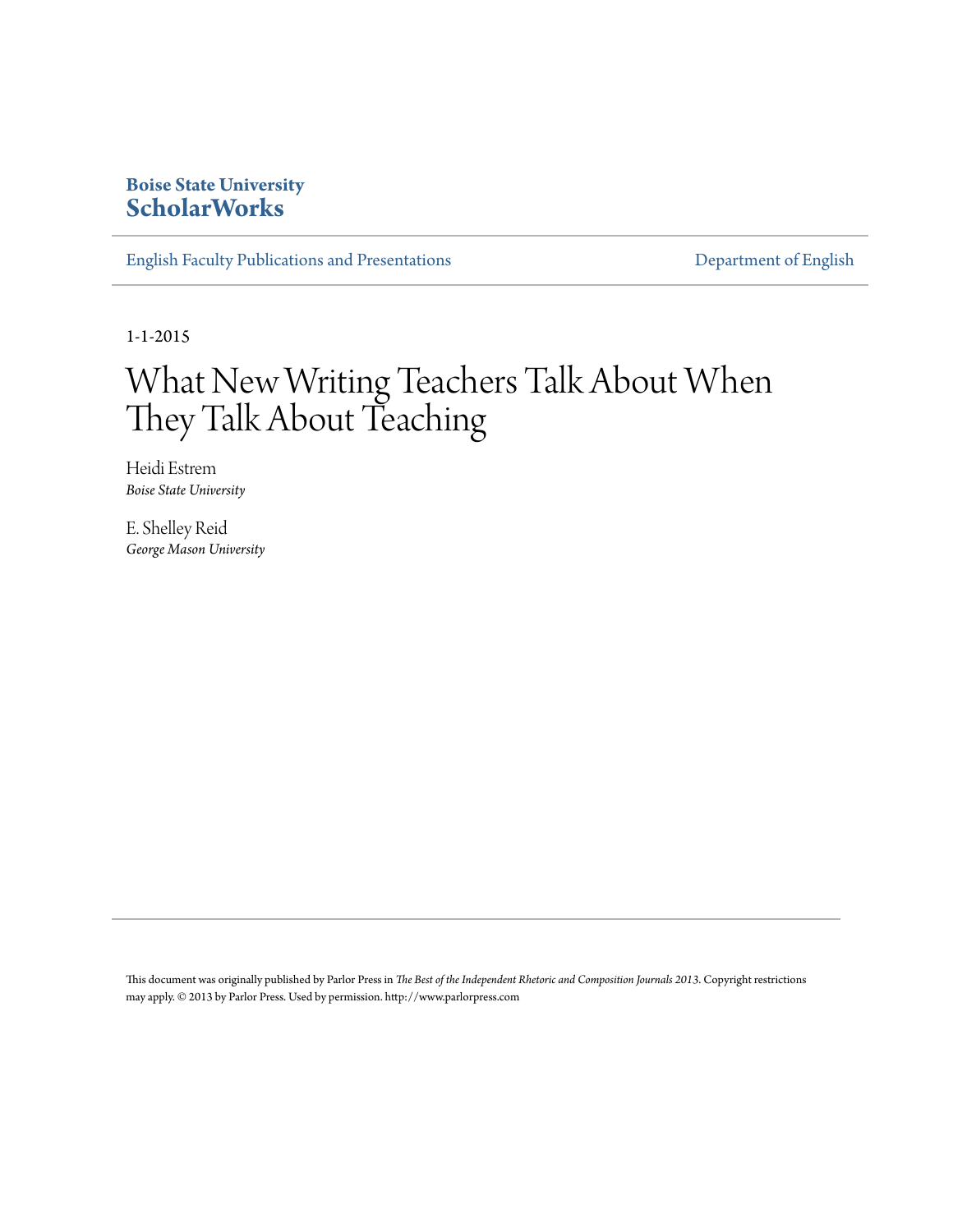## What New Writing Teachers Talk about When They Talk about Teaching

*Heidi Estrem and E. Shelley Reid*

П

As a discipline with academic roots in pedagogy (Harris 1996), composition studies has fostered increasingly visible and structured programs to mentor new writing instructors. Several recent essay collections compile examples of programs, thoughtfully theorized approaches, and careful explorations of how to best support and nurture new instructors of first-year writing (see, for example, Pytlik and Liggett 2002; Ward and Perry 2002). It is now common that new college writing teaching assistants (TAs) participate in at least one pedagogy seminar designed to guide them through their initial teaching experience and provide an introduction to composition studies (see Dobrin 2005). Additionally, individual accounts of new instructors like those by Wendy Bishop (1990), Elizabeth Rankin (1994), and Sally Barr Ebest (2005) help provide a rich context for further research on the pedagogical development of new writing instructors.

As two writing program administrators who have mentored new TAs and taught the pedagogy seminar for years now, we believed that our hours of work with these TAs—who are often simultaneously new to graduate study, new to teaching, and new to the concept of composition studies as a field—were affecting them positively. But how much, we wondered, did their encounters with new concepts about teaching and writing in our pedagogy course influence their approaches in the classroom? How did TAs make decisions about teaching, and why? To build on the important scholarship on TA mentoring, as well as to help us move from *belief* to *knowledge* about

> *Pedagogy: Critical Approaches to Teaching Literature, Language, Composition, and Culture* Volume 12, Number 3 DOI 10.1215/15314200-1625253 © 2012 by Duke University Press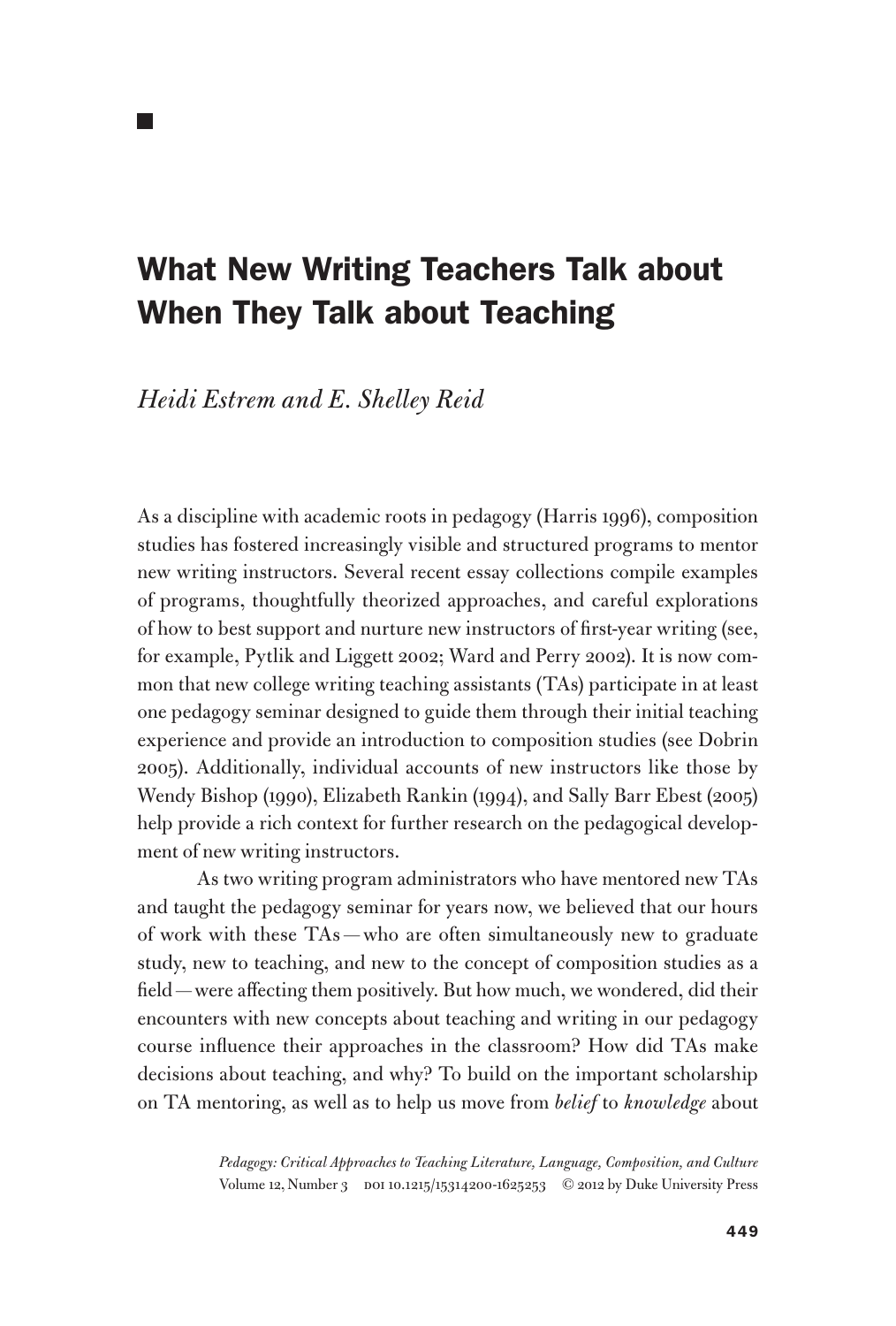how TAs make decisions and articulate their beliefs about teaching writing, Shelley designed a multiyear, multimodal research project; Heidi then added her program as a second site. The three-year research project included extensive surveys of TAs and anonymous interviews at both sites (the full project is described in much more detail in Reid and Estrem forthcoming). The rich perspectives expressed within the set of interviews—what new instructors talk about when they talk about teaching—kept drawing our attention again and again: these new writing instructors shared their perspectives on teaching, their hopes and fears, their insights and questions, and their frustrations in ways that helped us revisit and rethink what we thought we knew about how instructors experienced teaching for the first time.

What we gradually came to understand as we reread the transcribed words is this: while research within composition studies has focused quite a bit on *teaching*, there's not been quite as much focus on *learning*—in this case, learning about teaching. From the interview transcripts, we gain different glimmers of insights into how people learn pedagogy—how they conceptualize it, narrate it, make meaning from it, and integrate new ideas into their practices. One key message these TAs' voices provide us seems obvious now both in a "We already knew that!" way and in a "Why weren't we thinking more about that?!" way: learning to teach (writing) is a protean and lengthy process, its uncertain and recursive progress often obscured by the myths of quick competence on which learners, teachers, and institutions rely.

In this article, we focus most closely on two particularly compelling areas of the interviews that help reveal the complexities of learning to teach writing: first, at the macro level, the *principles for teaching* that the interview participants named and what they identified as *the origins of those beliefs*, and second, at a very particularized level, the *stories of teaching challenges* they chose to tell. Together, these accounts help us, in turn, come to know more about how new instructors learn pedagogy: not just how they learn *about*  it or learn to *practice* it, but how they begin to learn to become the reflective practitioners we hope for. Part of what these TAs are telling us—Heidi and Shelley individually and all of us as a field—is that we are one of many sources of information and values about teaching (writing) that aid new learners. And part of what they tell us, less directly, is that we need to more overtly acknowledge and teach toward a slower, more recursive, and more extended learning process for new writing teachers.

In the analysis that follows, we first briefly explain how the interview methodology itself opened up new possibilities for imagining alternate spaces for our mentorship of new TA instructors. Then, and most impor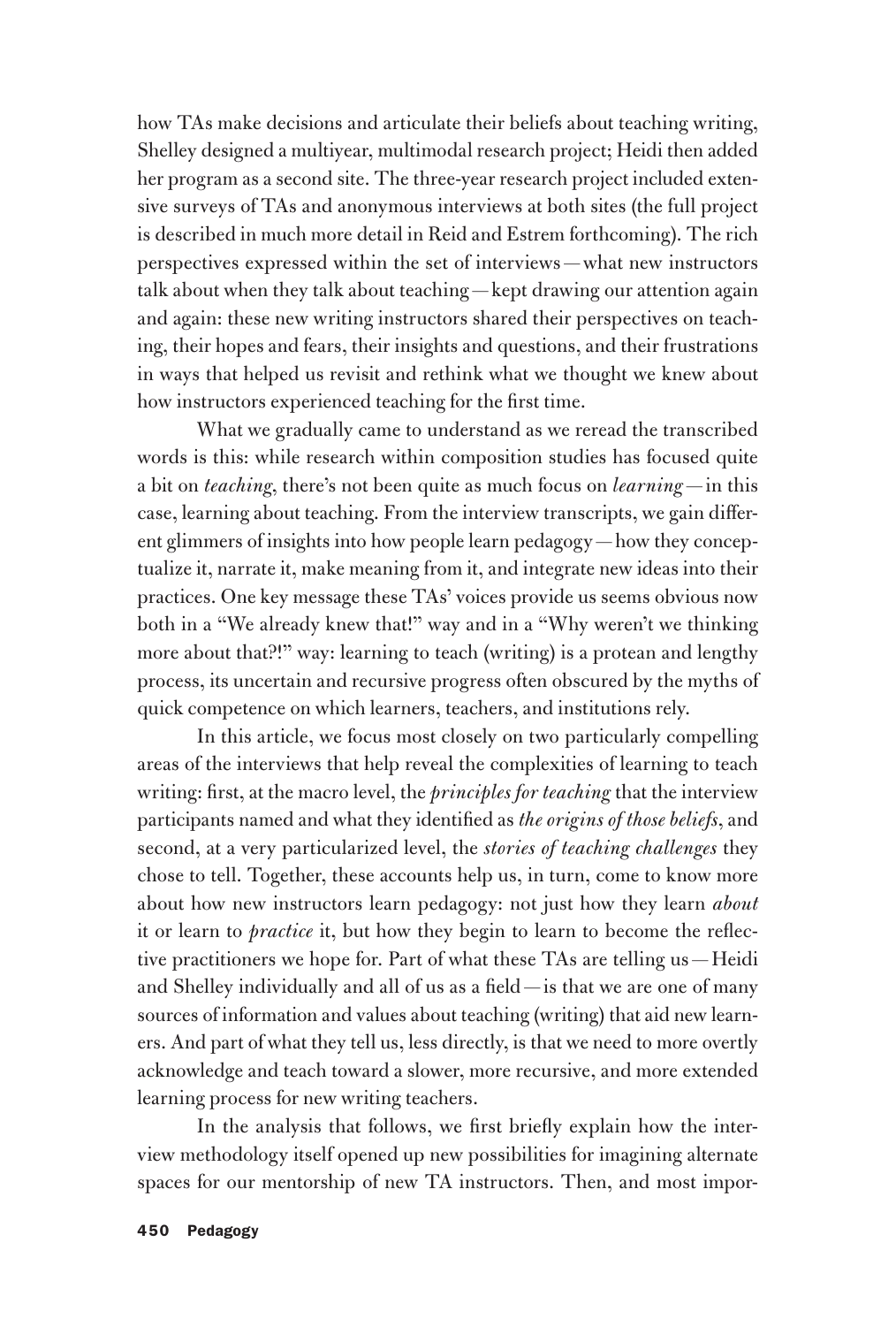tant, we turn to the words of the TAs themselves, exploring what they say about teaching and what that might reveal about their learning processes. Finally, these data lead us to reconsidering current institutional structures and the implicit expectations embedded within those structures. Through taking seriously what these TAs talk about when they talk about teaching, we can productively rethink how we might provide mentoring that is focused, directed, and appropriate to the developmental stages that TAs are in as learners themselves.

#### Methodology as Process and Result: Contexts for Dialogue in Writing Programs

Although our interviews were initially structured as a data-gathering methodology, we have come to understand them as contributing to the thinking process, and especially the storytelling process, that the TAs participated in via our study. As Irving Seidman argues, "It is this process of selecting constitutive details of experience, reflecting on them, giving them order, and thereby making sense of them that makes telling stories a meaning-making experience" (2006: 1).

The methodological decisions made for this study helped illuminate TAs' stories in a different way than we had anticipated. While there are several excellent qualitative studies of TA development, and particularly of the graduate pedagogy seminar, we wanted to tease out possibilities beyond the local (for a fuller account of prior scholarship in this area, see Estrem and Reid 2012). Informed by our own instructional experiences, by the research of Rankin, Barr Ebest, and others, and especially by Mary M. Kennedy's *Learning to Teach Writing: Does Teacher Education Make a Difference?* (1998), we were confident we knew much of what the TAs we work with would tell us about teaching if we asked them directly. But we were curious about what they might say—particularly what they might say about their core beliefs and reasonings, not just their practices—if we weren't there.

So while we were mindful of Seidman's (2006: 7) concerns about all interviews conducted by those in positions of power—that it can be a "process that turns others into subjects so that their words can be appropriated for the benefit of the researcher"—Shelley ventured that a different approach to conducting the interviews might lessen (while of course not removing) the impact of our position as researchers of/with/among our own instructors/students. We wanted to at least try to mediate that complicated world differently for these graduate student instructors. TAs who volunteered for the interviews, then, were informed that we would be reading the transcripts. However, the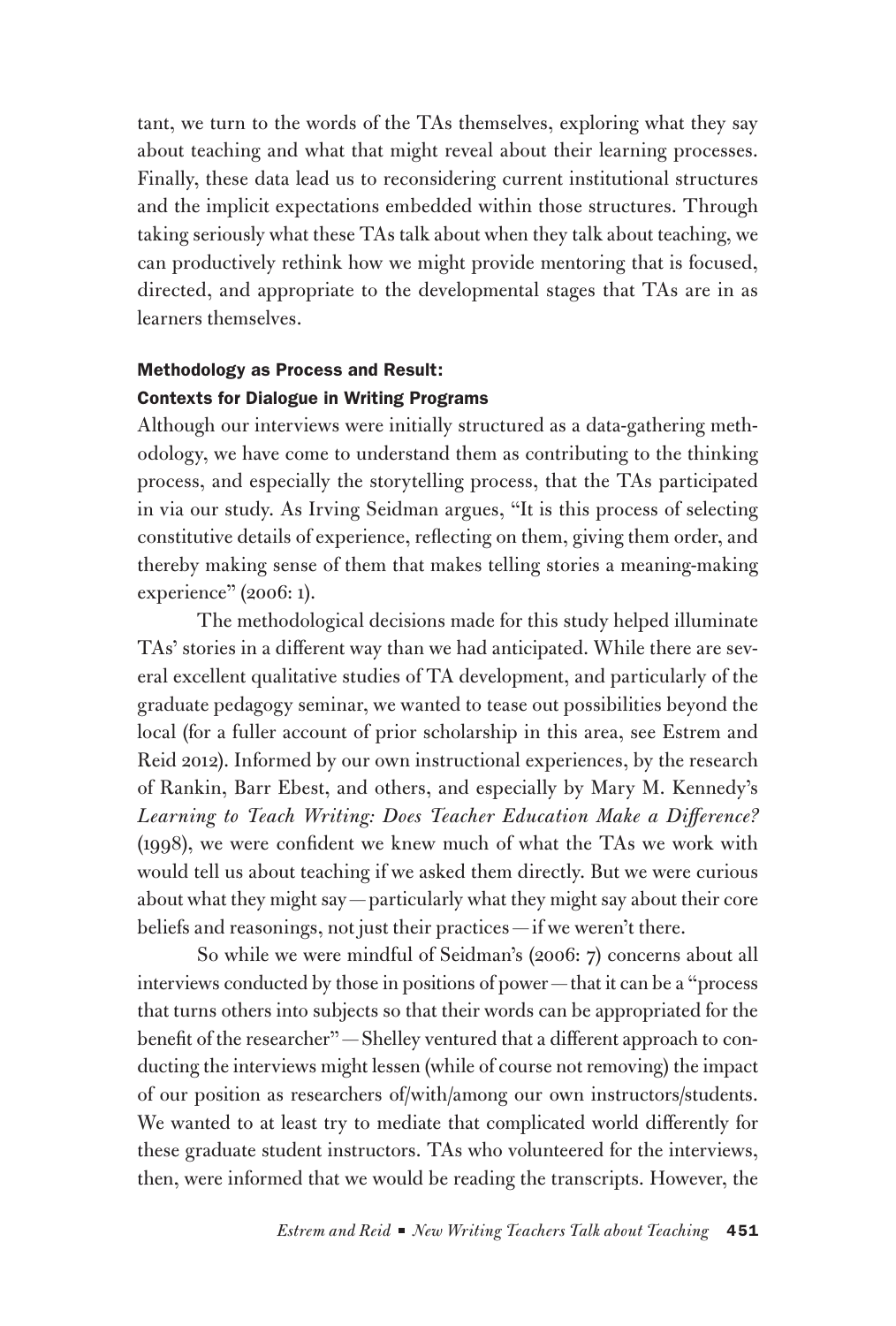interviews took place in a neutral setting (a department conference room or empty office) with an undergraduate or graduate research assistant, and were transcribed without identifying data. Twenty-nine interviews were conducted at George Mason University over a three-year period; twelve were conducted at Boise State University over a two-year period. (Some students were interviewed in more than one year, but we were generally unable to track these repeated participants.) The interviews were designed to gain insight into how these new TAs negotiated situations in the classroom and what principles they identified for their teaching (and where they came from), and then to assess whether they applied those principles (or not) to various aspects of teaching, from planning a syllabus to responding to student writing. (See Appendix A for descriptions of the two sites and Appendix B for the full survey.)

This method had some surprising benefits; first, however, it seems appropriate to acknowledge its limitations. While one goal of conducting a two-site, longitudinal study was to gather data that would let us trace the impact of local pedagogical structures and TAs' development over time, we have no solid reports to make here on those counts. Although we gathered data about each participant's site, status (first- through third-year), prior experiences, and other demographic information, we saw few reliable patterns of difference along any of these lines. Whether that is a consequence of too limited a sample, too similar sets of participants (neither site grants PhDs or has many rhetoric and composition concentrators), or too short a time for observation of TA development is not clear. It's also conceivable that there really are few major differences across these lines of investigation, a possibility that could potentially affect TA preparation significantly; with limited data, though, we offer such suggestions guardedly in this article. In addition, the research assistants conducting the interviews did not always know the program as well as we did and therefore missed opportunities to follow up. Finally, the interviews still were clearly going to be reviewed by the TAs' supervisors and took place in the department's building and with questions designed by us, leaving TA participants still very much embedded in their institutional situations.

The design of the study does deliberately privilege a degree of anonymity for the participants over a concern for understanding their learning through what would be a more recognizably "contextualized" approach—for example, through a teacher-research approach or through a qualitative study of new TAs. However, as we read and analyzed these transcripts, it was clear that they were not *de*contextualized: they were differently contextualized, to be sure, but they were also grounded in our individual program values, our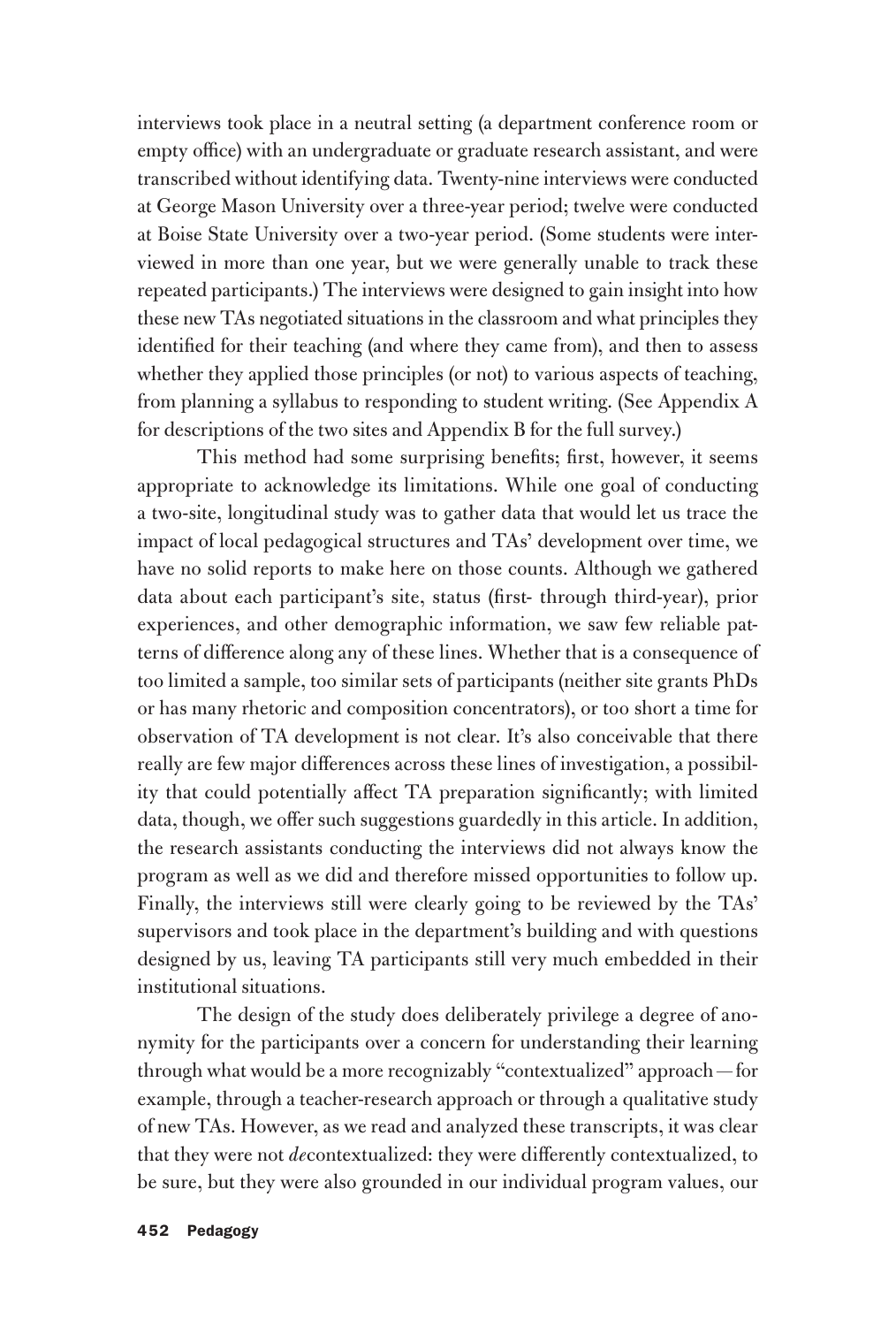university contexts, even in the relationship between the interviewer and the TA. The interviews themselves came to function as "social interaction[s]," providing a way for participants to "generate new reactions" (Briggs 1986: 22). The social interactions in these interviews led to dynamic, grounded responses in a space different from those often used for research on new instructor development.

These social interactions occur as a kind of temporary context in what we might label a "thirdspace" (see Edward Soja's voluminous scholarship). While cultural communication theory operates at a dramatically different level than our own study does, Soja's metaphor gives us a lens for considering these conversations. As he explains, "Thirdspace is a metaphor for the necessity to keep the consciousness of and the theorizing on spatiality radically open. . . . It is a purposefully tentative and flexible term that attempts to capture what is actually a constantly shifting and changing milieu of ideas, events, appearances, and meanings" (1996: 50). But we found the interviews' thirdspaces (neither seminar nor office chat, neither department mailroom nor online discussion) allowed the TAs' stories of teaching identities to shift and deepen in meaning even as they were talking. The transcripts help us assess ways that we, as their mentors, might create other kinds of spaces for this development work. We aren't claiming that these interviews represent a deeper or more "honest" truth than, say, our own classroom-based research with these same TAs, or the largely qualitative, case-study-based research that's been done with this population of developing TAs up to this point. Instead, though, we do propose that these TAs' stories—as told through these interviews with a disinterested third party—convinced us that alternate spaces could change how teachers spoke, what they spoke about, and what knowledge was created through their talk about teaching, an idea we return to at several points in this article.

#### What TAs Talk about, Part 1: Principles and Where They Come From

Educational researchers remind us that new teachers are not new to the classroom, but just to the front of it. Jo Sprague and Jody D. Nyquist (1989: 44–45) identify beginning graduate students as "senior learners," on their way to becoming "colleagues in training" and then "junior colleagues." As a whole, the interviews elicit how these senior-learners-becoming-colleaguesin-training make decisions about preparing for class, writing a syllabus, and facing challenges in the classroom. In reading the transcripts, we have found that, indeed, "If given a chance to talk freely, people appear to know a lot about what's going on" (Bertraux, quoted in Seidman 2006: 39).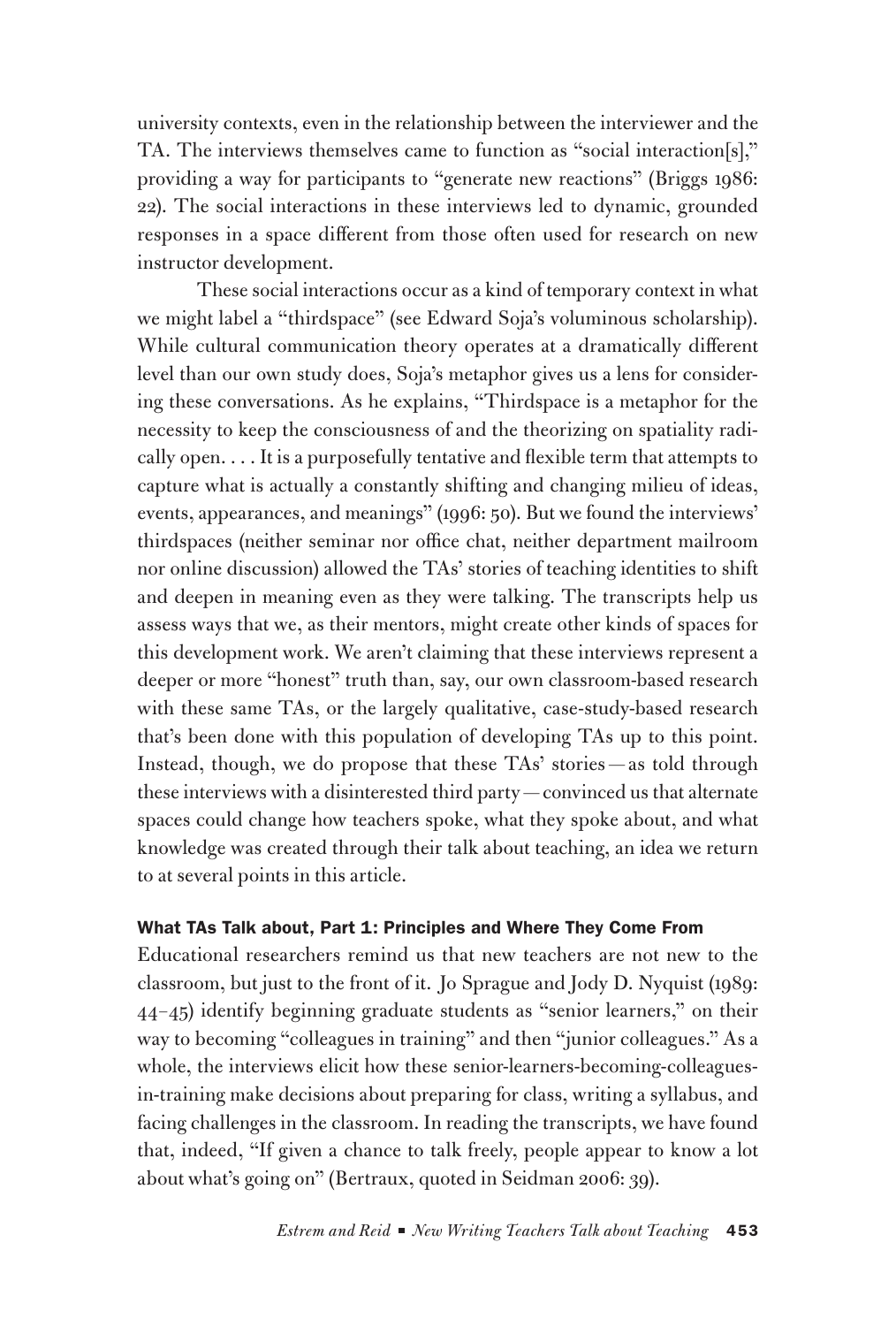*Table 1. TA principles about teaching*

| Principles about teaching related to              | Number of times mentioned | Frequency  |  |
|---------------------------------------------------|---------------------------|------------|--|
| Pedagogy of approach:                             | 45                        | 37 percent |  |
| Classroom practices (29)                          |                           |            |  |
| Engagement and community (16)                     |                           |            |  |
| Pedagogy of content:                              | 46                        | 37 percent |  |
| Teaching writing as a process (22)                |                           |            |  |
| Expanding students' understanding of writing (18) |                           |            |  |
| Teaching critical reading (6)                     |                           |            |  |
| Focus on encouraging students                     | 16                        | 13 percent |  |
| Focus on student learning                         | 14                        | 11 percent |  |
| Other                                             | $\overline{2}$            | 2 percent  |  |
|                                                   |                           |            |  |

Embedded in the middle of the interview protocol are the two questions that produced the data we will first describe and then analyze in this section:

- 1. What do you see as three to four key principles for your teaching or tutoring of writing?
- 2. Could you say where those principles come from or are related to?

#### *Categorizing TAs' Principles*

Within the set of forty-one interviews, we identified and categorized more than one hundred identified principles or beliefs (123, to be exact). As we sifted and recategorized, these named principles gradually coalesced into four main areas (see table 1). TAs shared principles related to

- pedagogies of approach (what TAs might *do* in a particular class meeting);
- pedagogies of content (*what* to teach students about writing [and reading]);
- encouraging students; and
- student learning.

As so often happens, two TAs identified principles that we could not categorize neatly, and these make up the "other" category.

These principles are wide-ranging; they reveal TAs' beliefs about student learning, instructor behavior, what "good" classrooms look like, and what the day-to-day teaching of writing should be. Across both programs, TAs emphasize the importance of garnering student "engagement" and building a sense of classroom community; they value teaching writing as a complicated, messy, social process; they are committed to encouraging students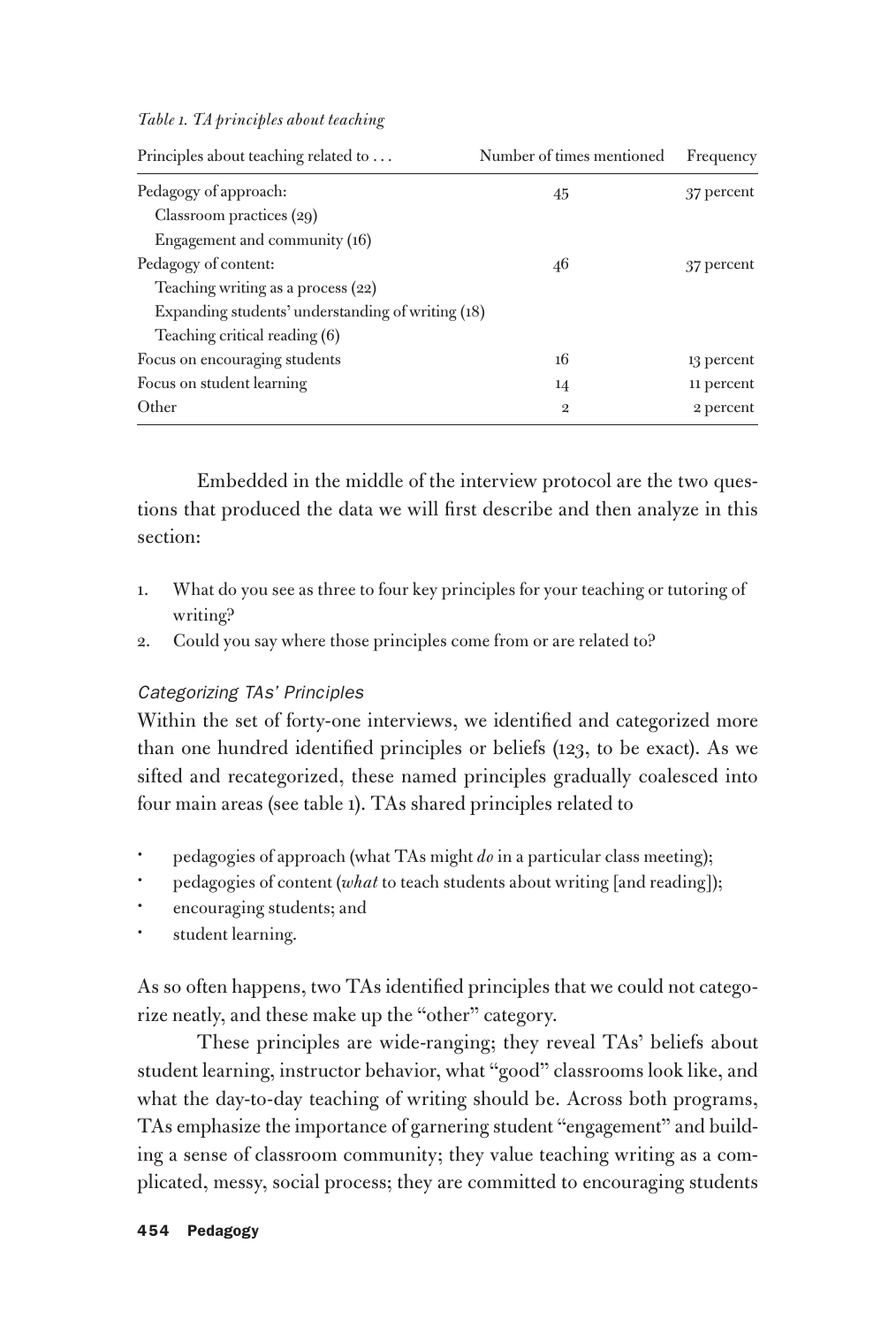and have begun to think about students as learners. And as they talk in this thirdspace, they articulate their principles in an amalgam of generalized and field-specific tropes, revealing even as they gain knowledge and experience that they remain in transition between "senior learner" and "colleague in training."

#### *Pedagogy of Approach*

The responses coded as principles related to a pedagogy of approach document how TAs envision classroom practices and approaches to teaching. The twenty-nine labeled "classroom practices" comprise the most varied response category—and the most frequent. They include principles about general approaches ("whatever it takes to get the job done"), instructor preparation for a class session ("preparation about the subject at hand"), working with students ("ask questions," "listen before you talk"), and recommended classroom approaches ("it's okay to joke," "find a concrete metaphor to explain an idea"). Also captured within this category is a set of responses about the importance of creating a class that functions like a community and that emphasizes "engagement." These areas were mentioned frequently and consistently enough to warrant their own subcategory as an important aspect of approaches to teaching. The following are examples of the kinds of responses within this category:

I would say one [principle] is student engagement, really finding ways to engage students not just in the classroom time, but also in the projects.

[One principle is] developing a community feel in the classroom, so that they can go to other students and work with other students, and it's not just learning from me, who is kind of their peer. . . . And I think it's good to develop more of a community of writers rather than just like student/teacher.

#### *Pedagogy of Content*

The next cluster of TAs' principles focuses on the content of the course. In these, TAs describe a commitment to teaching writing as a process, to expanding students' current understandings of writing, and to engaging them as critical readers. When articulating beliefs about writing process, they named twenty-two principles. For example:

So, it's really important to make sure that students realize that writing is something that is important and valuable, but is mutable at the same time. That it's changeable. It's not set into stone.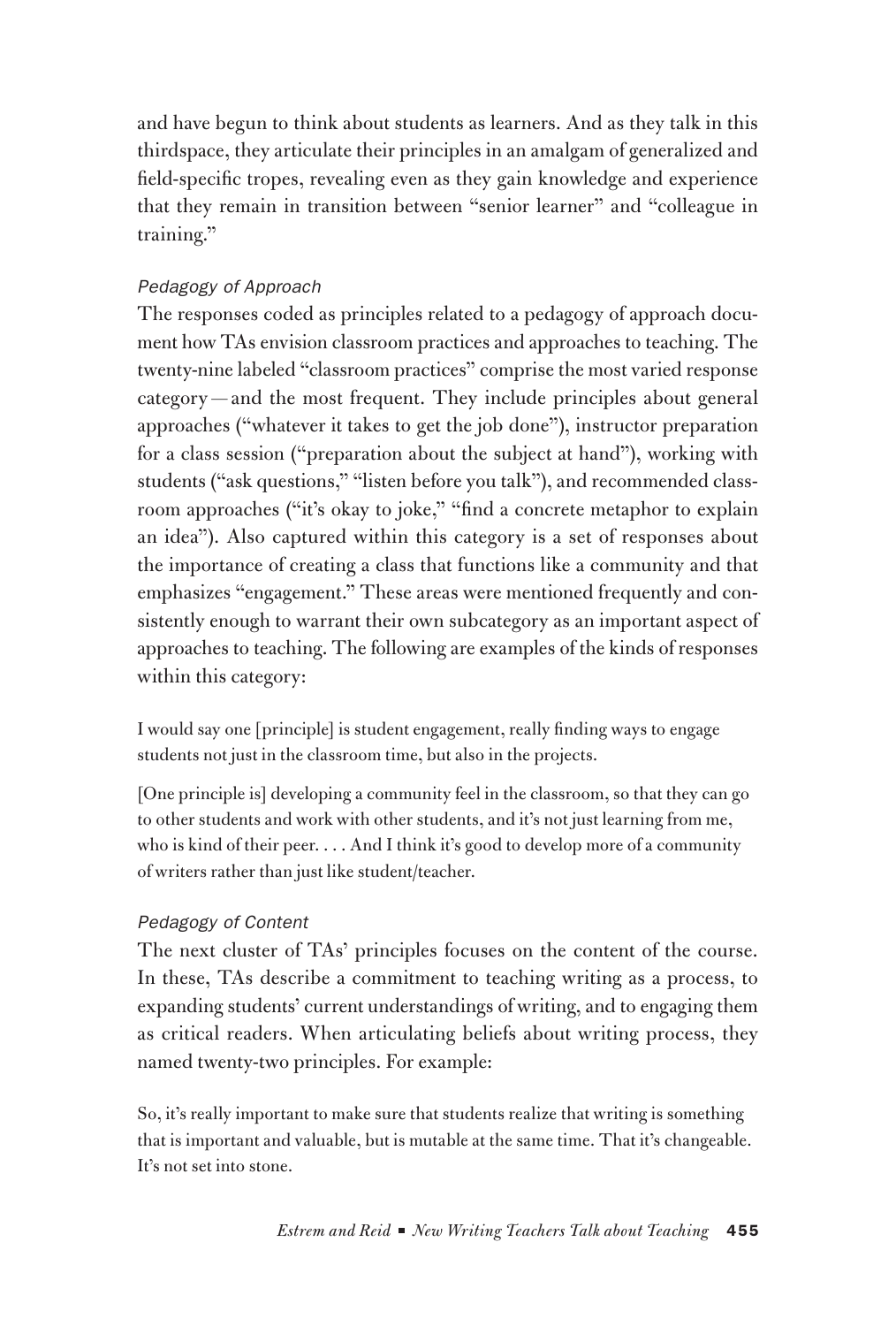For me it was really teaching them that something comes before the draft so I really wanted to instill in them that whether you do an outline or a brainstorm map or just take notes you need to do something before you sit down at that computer screen 'cause you'll freeze.

These TAs identify also a number of principles (eighteen) related to challenging first-year students' initial conceptions of writing. They see their role as advocates for an enriched, expanded notion of what writing is and what it can do:

Well, firstly, I want them to know that writing can be fun. It's not necessarily as one-answered single—there's no one answer. There's room when writing to play. Even when you're writing an academic research paper, there's room to make your own way.

I really want to try to expose them even briefly to a real range, not just of writing styles or genres but also situations, presentations, conferences.

Additionally, a small but significant cluster of responses (six) addressed the importance of teaching critical reading.

#### *Encouraging Students*

In both programs, TAs hold strong beliefs about the importance of encouragement: that writers learn by knowing what they're doing right, that encouragement leads to better learning, and that it should be a part of teaching. Sixteen beliefs were similar to the following examples:

I think the second principle is to try and encourage students to be open to positive, constructive criticism.

Number one is generosity; to care about the students' lives and not just their academic work.

I try to think like a student who would struggle with the subject . . . I try to think, if I was a student who wasn't interested in writing, didn't feel I was good at it, all of these sorts of things, what would help me and what would help me at least appreciate it more or do better or at least see that I could get through it, even if it wasn't ever gonna light my pants on fire.

#### *Student Learning*

The final category includes principles about how people learn and about cognitive development. Here, TAs name fourteen beliefs about the conditions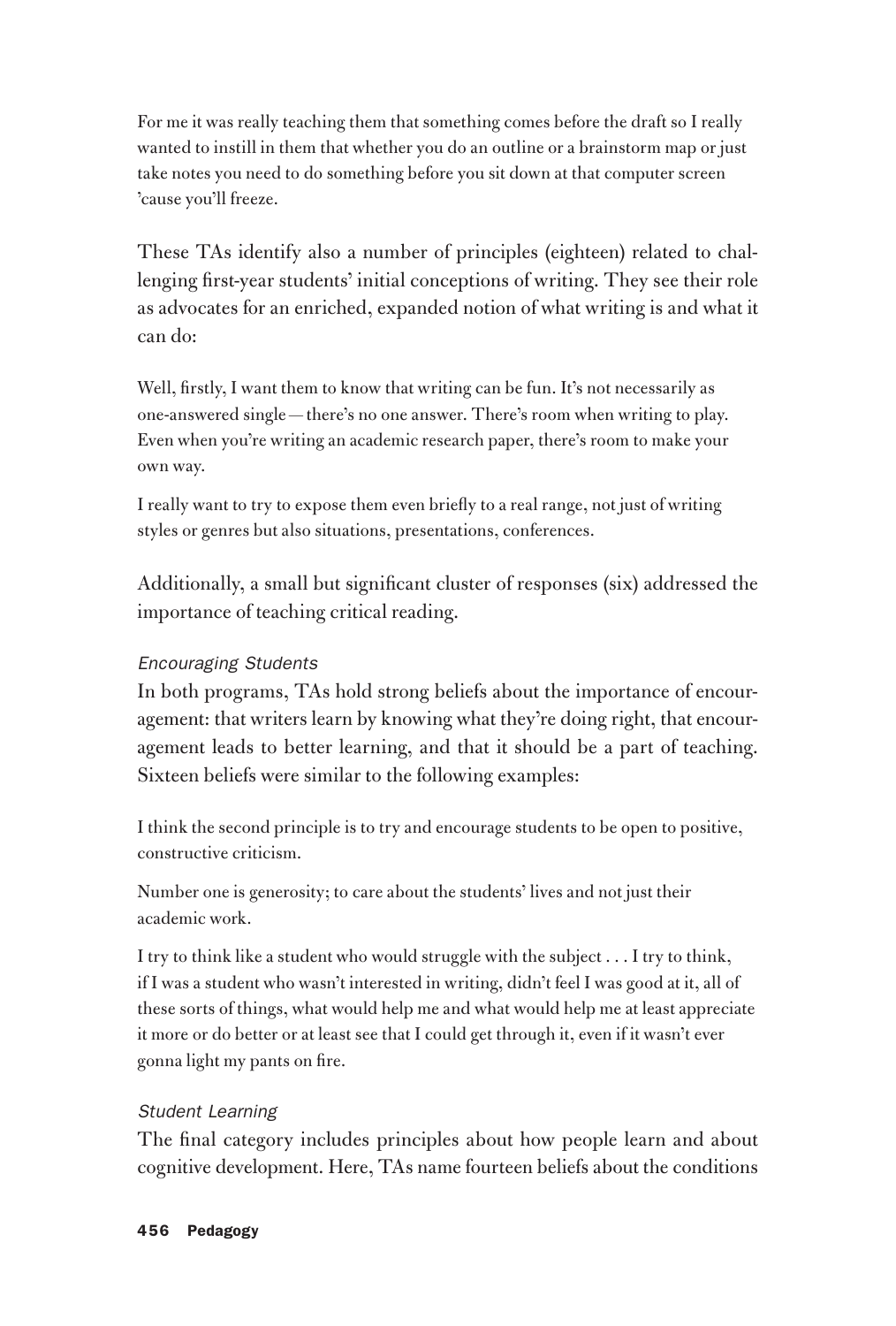for learning ("people learn by doing," "people don't learn by just hearing it once"); about what first-year students need to learn ("individual accountability in group work," "making them follow the prompt"); and how first-year learning fits in with the fuller college experience ("meta-knowledge," "connections to other classes").

#### Analyzing TAs' Principles

Collectively, these named principles or beliefs about teaching have much to encourage those of us who work with new teachers. Within a short time frame—only a few years at most—many of these TAs have formed thoughtful, engaged principles (and some quirky ones as well). Even though we only read the transcripts, the earnest tones of their spoken voices come ringing through: these TAs care about teaching and teach based on deeply held principles. At the same time, TAs use a lot of generalized language here —even when prompted by the more "academic" word *principles*. TAs who, in the pedagogy seminar, routinely use phrases like *collaborative learning* and *recursive process* are talking in less specific language ("community feel" and "something comes before the draft"), causing us to wonder how much they are envisioning the rich traditions and scholarship of composition pedagogy and how much they are drawing on their own preferences as students and writers.

Moreover, some TAs' answers are so brief or underdeveloped that we are more keenly concerned. As one example, we can imagine some of the strategies that this TA might resort to in her earnestness to "get the job done":

I don't really know if that's a principle, but I guess it's just sort of whatever it takes to get the job done.... You know, they definitely  $-I-I$  want them to have every chance to succeed, and to succeed means to meet those outcomes. So, like, if that means that I have to do things that I don't feel . . . is a proper (air quotes) use of time, then that's what I'll do. Right? 'Cause ultimately, I want them to be—when they leave this class to meet those outcomes, to have a decent grade, to be able to do what they're supposed to do in other classes.

The layers of responsibility this TA is beginning to articulate—to her students, to program-wide goals, to classes after first-year writing, to students' performance in the class—point to both an ethic of care and commitment as well as a kind of near-desperation that worries us, particularly when we peel back the next layer and look at where these principles come from. For this TA, this was nearly her full answer. She didn't identify where these beliefs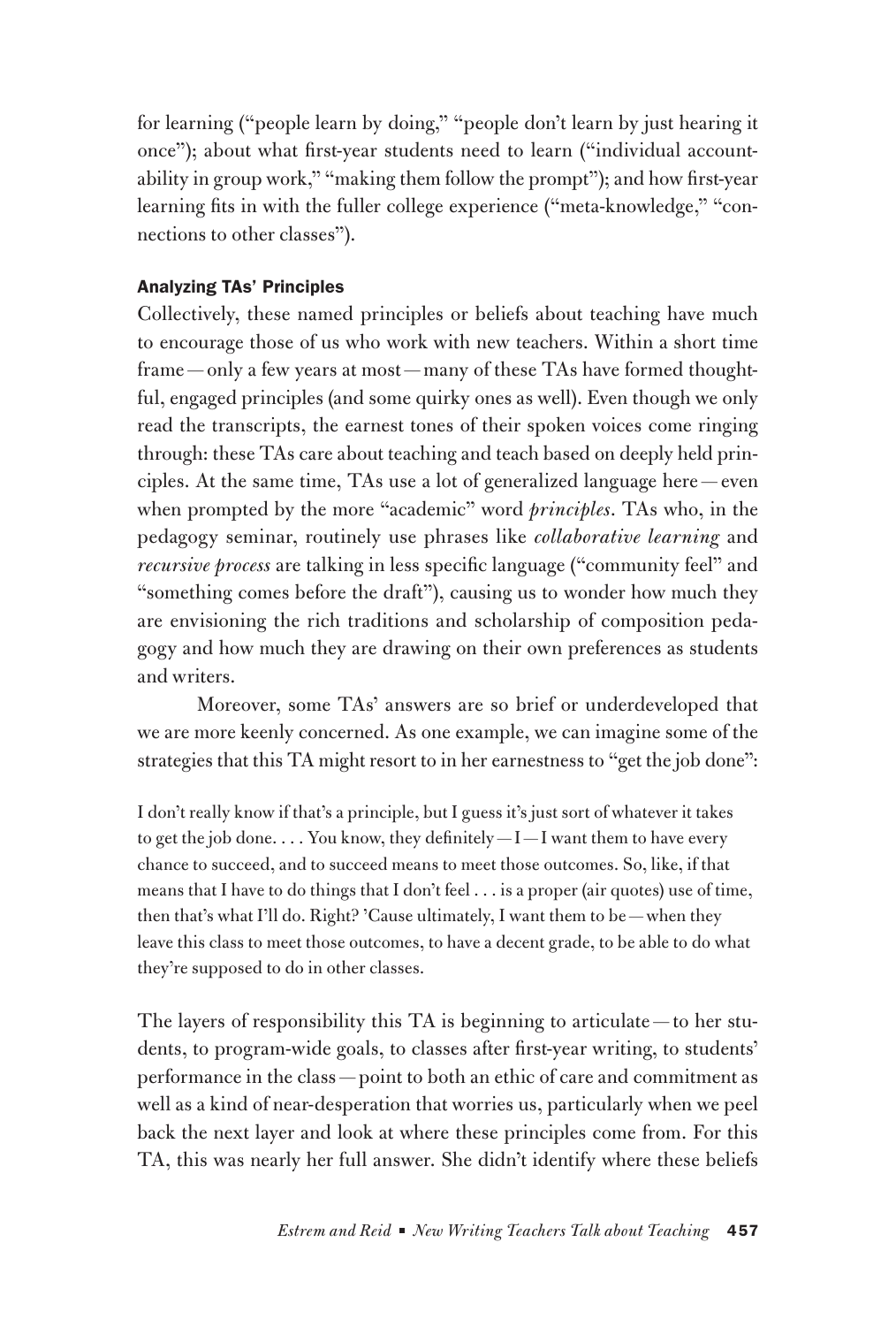come from, and if this is the extent of her beliefs about teaching, they seem, well, pretty thin.

Viewing the responses as a set also confirms for us the value in looking cross-institutionally. While there are, of course, site-specific references (to particular readings here and there; to tutoring, which was an experience all TAs had at George Mason University, and so was of course much more common in their replies), for the most part, the named beliefs were not readily identifiable by us—as their immediate mentors—as site specific. As we discuss in further detail in the next section, this similarity in their beliefs likely stems from the combination of beliefs they hold prior to teaching as well as the impact of composition teaching principles.

#### Identifying Where Beliefs Come From

We were particularly interested in understanding more about how TAs identified the *origins* of their beliefs through answering the follow-up question, "Could you say where those beliefs come from?" After all, nearly one-third of these interviewees were taking their pedagogy seminar during the semester that they participated in the survey. Within this set of questions—about naming their beliefs and the origins of those—it made sense that we might see the most impact of our work with TAs. We hoped to gain a stronger sense of how TAs integrated new and previous knowledge about teaching and learning writing.

For each named principle, we then listed and analyzed what the TAs identified as the origins for that particular principle. The TAs identified their principles or beliefs about teaching writing as being derived from

- formal study, including composition scholarship;
- personal experience, belief, family value, or intuition;
- experience teaching or tutoring; and
- the community of peers and mentors within which they work.

However, there is often not a one-to-one correspondence; many TAs identified multiple sources as the origin for any particular belief. For example, TA responses to the question "Could you say where those principles come from or are related to?" frequently looked like this:

But I've done a lot of reading, obviously, about pedagogy and teaching and students. Then I've also been in the classroom and talked to students. So I think it's probably a mixture of all those things, not that I could specifically point to one instance or anything like that.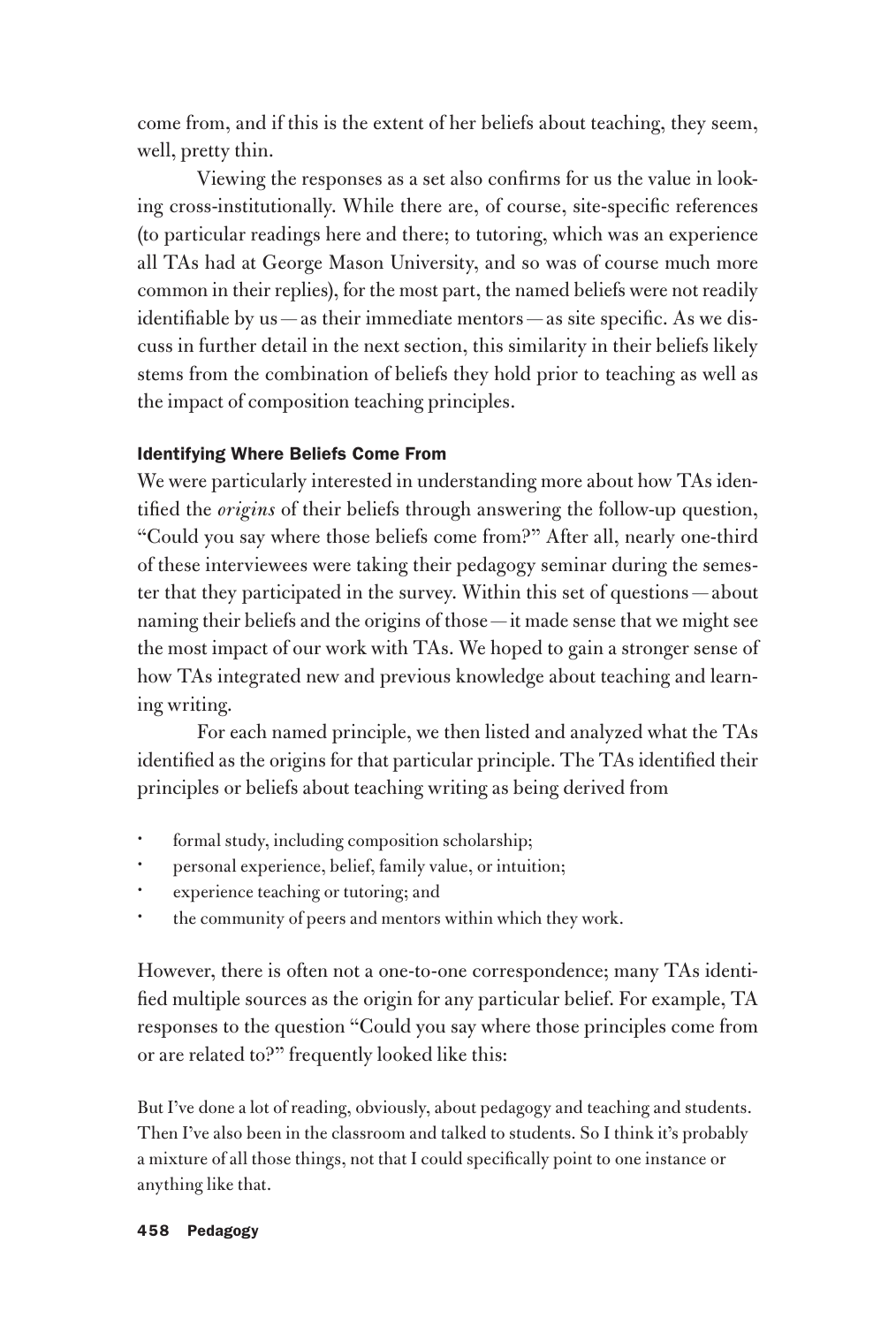

*Figure 1. Origins of principles and beliefs*

I just think they come from my experience as both a creative writer and my experience in the two pedagogy courses that I've taken.

We separated each identified "origin statement" within each category (pedagogy of approach, pedagogy of content, engagement, and student learning) and then coded the identified "origin" for each statement as explained above. When all responses are analyzed, several patterns emerge.

For example, within the twenty-nine initial principles or beliefs identified as related to "pedagogy of approach," formal study and personal experience were both named twenty times, while teaching experience or the influence of peers/community were each mentioned five times. (A caveat: these charts are not intended to support any fine-grained quantitative analysis, but they are helpful in making general trends visible.) When asked to identify where their beliefs come from in all of these areas, for instance, TAs note the influence of *formal study* most frequently for all areas. Formal study principles are what we might expect (and hope) to see informing their beliefs: those new to teaching (and often new to the field of composition studies) are locating their principles for teaching in what they have learned through participating in pedagogy seminar(s), receiving training for Writing Center or teaching, or through reading articles. (In TAs' language, formal study was represented in a range of ways: "the pedagogy course," "Freire," or "that underlife idea [Robert Brooke].")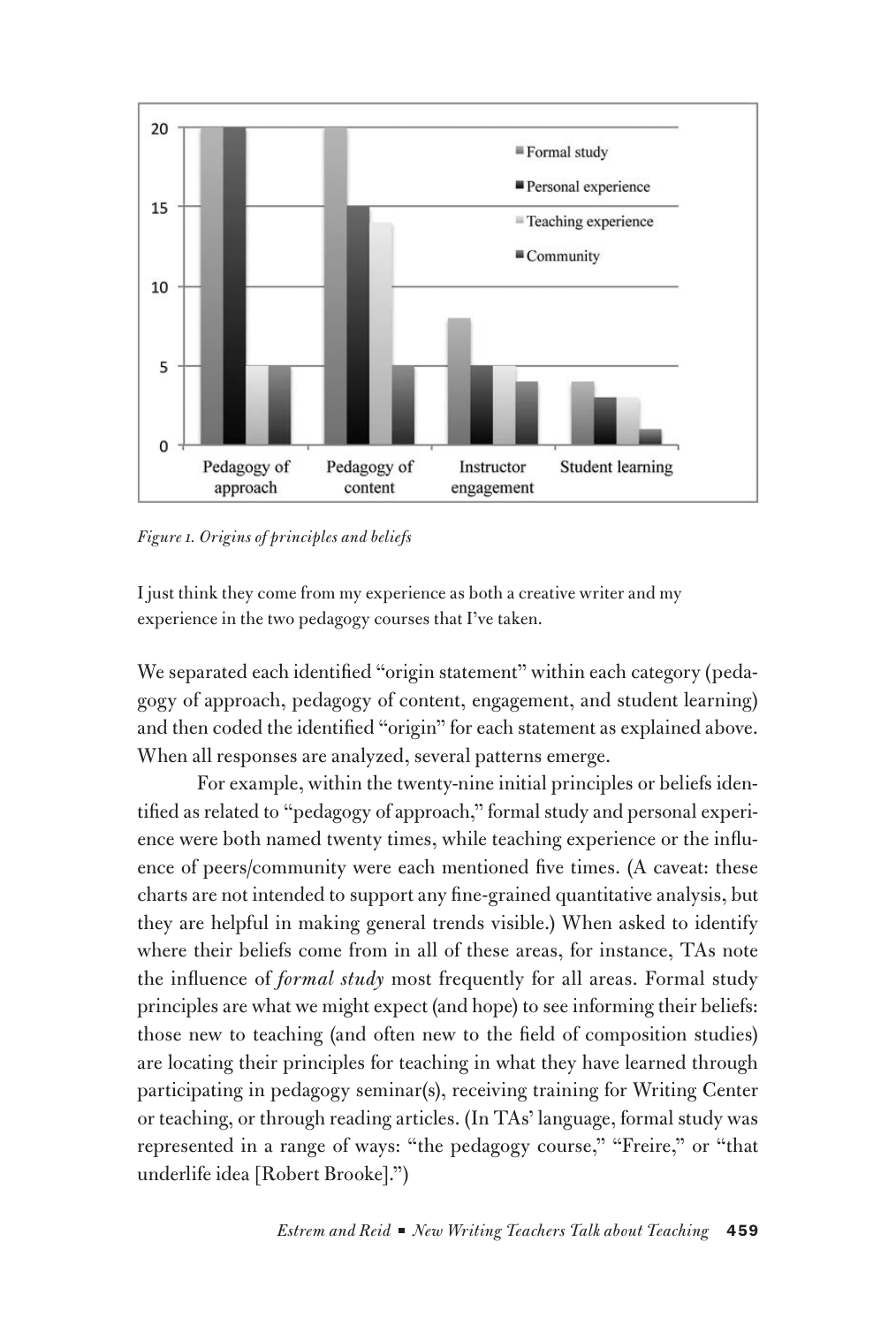In the second set of teaching principles rooted in *personal experiences or beliefs*, sometimes TAs noted their own experiences as a student or writer; other times they noted the influence of family or personal values. For example, TAs noted that their principles came from "what I liked as a student," "[the fact that] my mom's a teacher and she approached it in that way," "[what] works for me as a writer." As fig. 1 shows, in each of the four categories of TAs' principles, personal experiences figure quite strongly. A third set, focusing on principles drawn from TAs' own prior *classroom teaching (or tutoring) experience,* figures most strongly in the category of "pedagogy of content." This makes sense: brand-new TAs likely know very little about the content of the courses, and so formal study and their own personal experiences still figure strongly in this area—and yet like the rest of us, TAs eventually base *what* they teach on prior teaching experiences. *How* they approach teaching first-year writing is influenced slightly less by prior teaching experiences. Finally, while in other areas of the interviews (beyond the scope of this article) our coding for *community of other instructors* is quite frequent, within their discussions of principles, fewer TAs name the influence of mentor TAs or peers. (In this category are responses like "watching my mentor TA teach" and "peer mentor.") They draw from their community of peers and mentors quite a bit when imagining a course, dealing with challenges in the classroom, or creating assignments (issues covered in other areas of the interviews) but do not link their beliefs or principles about teaching writing to their peers very often.

Overall, we find these patterns both encouraging and cautionary. Our work with new writing teachers in the pedagogy seminar and in one-on-one mentoring can directly affect their approaches to the classroom in ways they recognize and can name: they talk of concepts like encouraging engagement and inquiry or emphasizing peer review. Since many TAs never took firstyear writing themselves, one potential high-impact area for us as mentors is in helping them rethink what the writing class looks like and feels like. It's also clear that their own experiences teaching or tutoring influence *what* they teach more heavily, and there is steady influence from a wide range of personal beliefs that we—and maybe they—may not know about unless we ask them directly. Moreover, when combined, these extracurricular sources (peers, teaching experience, and personal experience) outweigh our instructional voices in TAs' responses; again, this is not a new concept for educators to face, but we realize we have not always been so mindful of it in our pedagogy courses, where we are predisposed to see our effects on our students, and they are predisposed to remind us of our influence. And lastly, it seems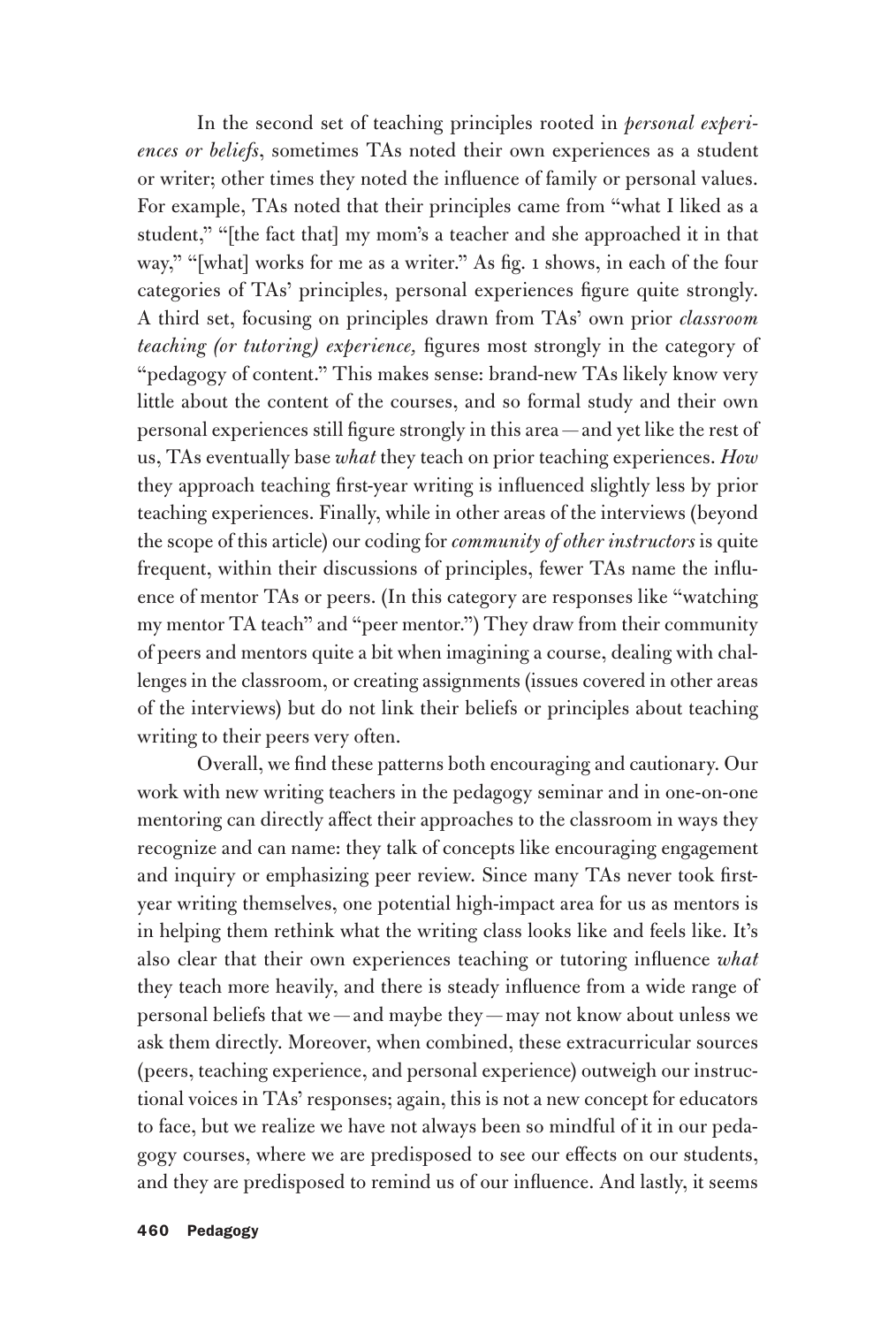

*Figure 2. Origins of principles and beliefs: First mention only*

that while TAs do turn to peer mentors for practical help, they have less frequent theorized or reflective conversations with peers—a pattern which reinforces our interest in creating new spaces where all TAs can engage in such conversations.

Caught between pleasant surprise and mild doubts about seeing "formal study" informing TAs' core beliefs at higher levels than other sources, we also wondered how the data would look when only the *initial* responses given were coded. We had noticed that many respondents began by naming teaching experiences, or a personal experience, and then added phrases like "the readings too, but I can't say which one." So, when we look only at the *first* response given, the numbers distribute somewhat differently.

As a parallel example of the numerical groupings behind this chart, for all initial principles or beliefs coded as "pedagogy of approach," the number of *initial* identifications of the origins of that particular belief is now as follows: formal study, twelve; personal experience, sixteen; teaching experience and community, four each. This graph (see figure 2) makes visible how and when personal experience and classroom-based experience were *most readily* recalled as the source of each principle. In the category of "pedagogy of approach," personal experience comes quickly to mind for the TAs: though they also acknowledge sources like "the pedagogy course" or "readings I've done," they are more likely first to identify their principles as based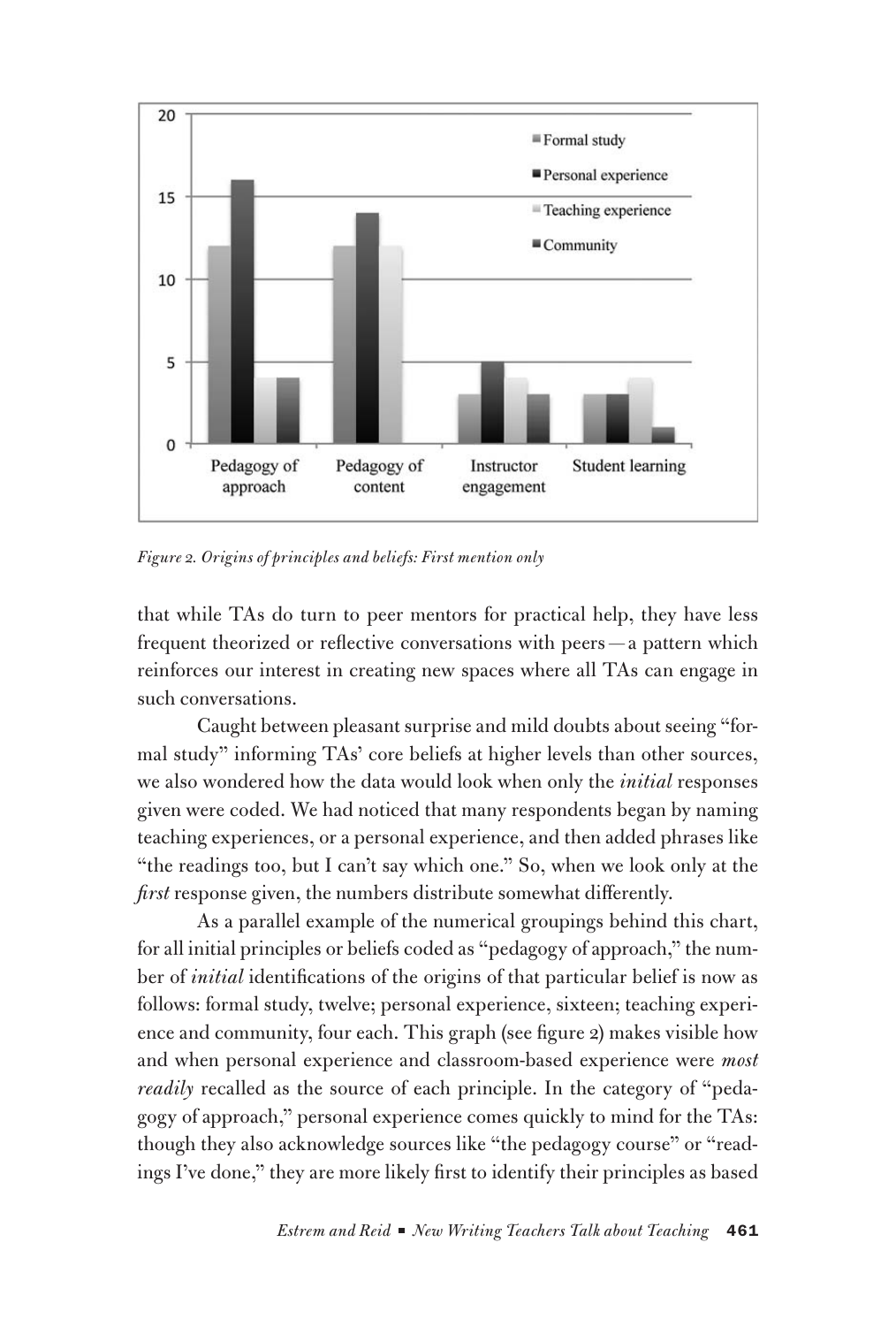in what they've experienced in the classroom as students, what they know and believe about human behavior, and what they value. (Their teaching/tutoring experiences are less influential within this area.) In other words, TAs draw on some principles about how to teach writing that they see as rooted in personal experience—values that are in place before an instructor sets foot in a classroom with which they have either no or very little personal experience.

In the area of "pedagogy of content," teaching experience and formal study are slightly secondary to personal experience, although all three areas are identified frequently by these TAs. In the area of principles related to the importance of encouraging students, the first named origin is most often personal experience, followed by teaching experience and formal study. In the area of student learning, teaching experiences become most important: new teachers' observations of their own students prevail over data and theories about writing and learning. Of course, the differences between these numbers are quite small. What interests us more are the trends we see here in where, how, and why these TAs name the origins of their beliefs.

Again, it's complicated. We're glad, in fact, to see new instructors of writing voluntarily identifying multiple sources that inform their teaching beliefs. These patterns are useful in two ways. As the mentors of these instructors, we can see more about the beliefs new TAs are developing or already have in place so we can build from those resources to expand their repertoires. Additionally, these responses remind us that if we choose to ignore the many areas of their lives and experiences that new (and continuing) instructors draw from as we teach, we're missing a large portion of the picture. Our TAs' talk reminds us that new learning does not replace earlier learning as much as it synthesizes with earlier understandings, sometimes wholly and sometimes partially, attaching readily when new and old principles match, and perhaps less strongly when there are conflicting principles. Some "resistance" might thus be productively reframed as a normal stage of TAs' learning processes, or lessened through inquiry about the origins of long-held values.

These conversations about principles reveal thoughtful, resourceful instructors who take teaching seriously and approach it with a wide range of perspectives—and whose voices sometimes surprise us with their certainty about their principles. Their beliefs help us understand more about what they think about teaching and where they locate their beliefs; as a next step, we can consider how we might encourage these TAs to continue revisiting and deepening these principles. Reading their words as they work with the interviewer to understand the question and to consider and name how and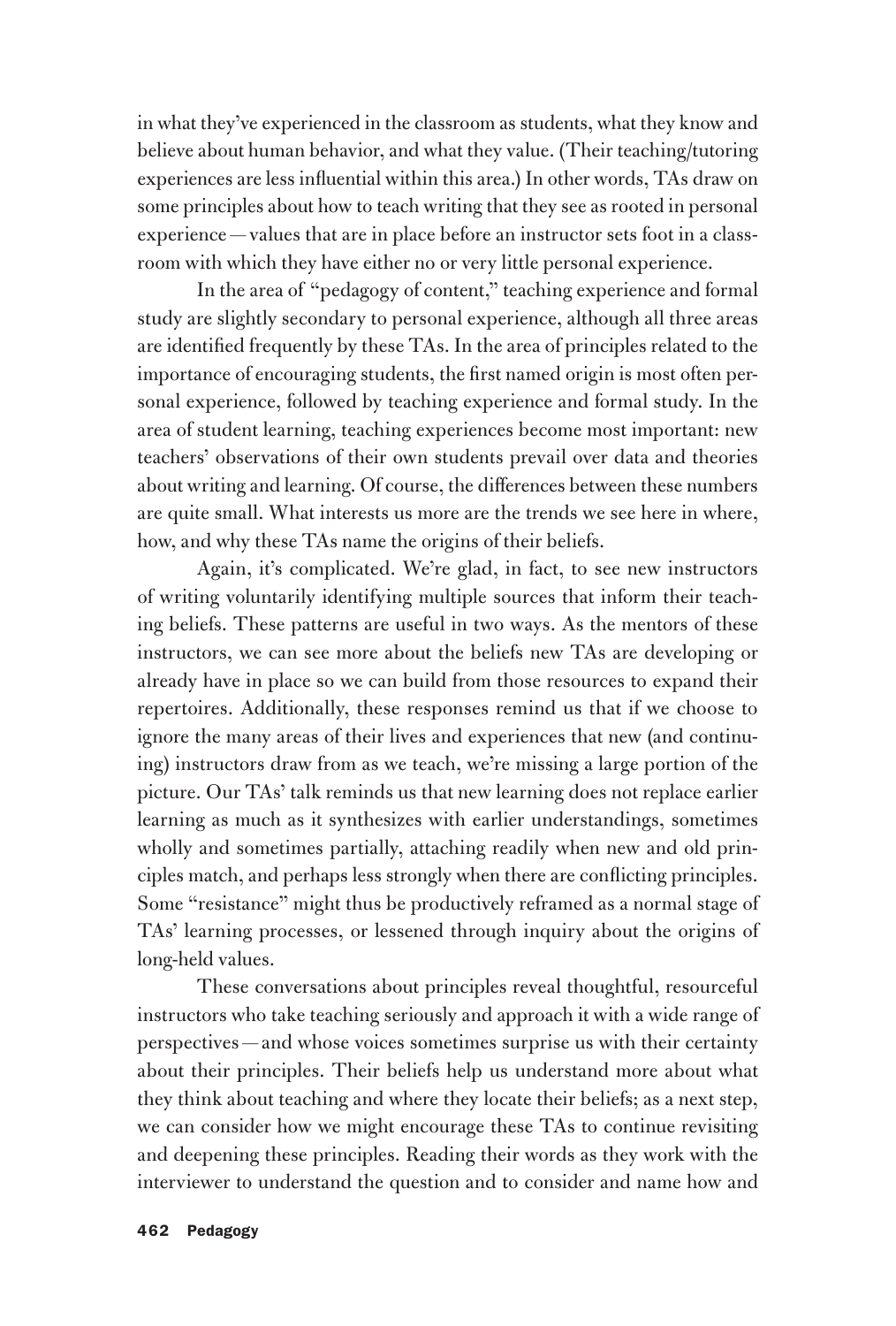why they teach underscores for us the importance of ongoing reflection and reconsideration, of creating multiple spaces for reflection. It may matter to scholars and teachers in the field, for instance, that TAs encourage revision because scholarship demonstrates its value as a learning mode for writers rather than only because they just believe it's important. Moreover, their growth as reflective practitioners—as well as their ability to defend, change, or pass along their practices—may depend on how they perceive and articulate their reasons for taking pedagogical action.

We are mindful, as well, of an apparent lack of differences among responses from first-year TAs as opposed to second- and third-year TAs: our results strongly suggest that *all* of our TAs would benefit from more opportunities to name principles, connect them to multiple sources, and reflect on them. Without such prompting, new instructors might settle on a set of absolute principles quite early (e.g., "I *always* privilege classroom community"); the good news is that the transcripts also demonstrate how easily a space for guided teacher-talk can provide other opportunities for articulation and reflection. As mentors of these new instructors, we are reminded of how crucial it is to provide varying kinds of support for the kind of interactive intellectual work that new instructors need to do, and to time our support to match learners' developmental stages. For example, many pedagogy education programs ask new TAs to write a teaching philosophy as part of their course work in their first or second semester of teaching. However, our interview transcripts point to a different timeline: a structure for working with new TAs that might encourage them to name and *revise* principles for teaching throughout their experience in a program, drafting and redrafting these ideas in workshops, in colloquia, in online spaces, and through guided discussions that extend and amplify the pedagogy education process.

#### What TAs Talk about, Part 2:

#### Tricky, Difficult, or Surprising Teaching Situations

While asking TAs to name *beliefs* necessarily leads to larger, philosophical perspectives, asking them to share *specific accounts of teaching* (and then to reflect on them) illuminates how new instructors identify and describe the particular. In this section, we focus on the responses to the following set of questions:

1. Please tell me a little about a tricky, difficult, or surprising situation you encountered recently in a writing class or while tutoring regarding a writing student.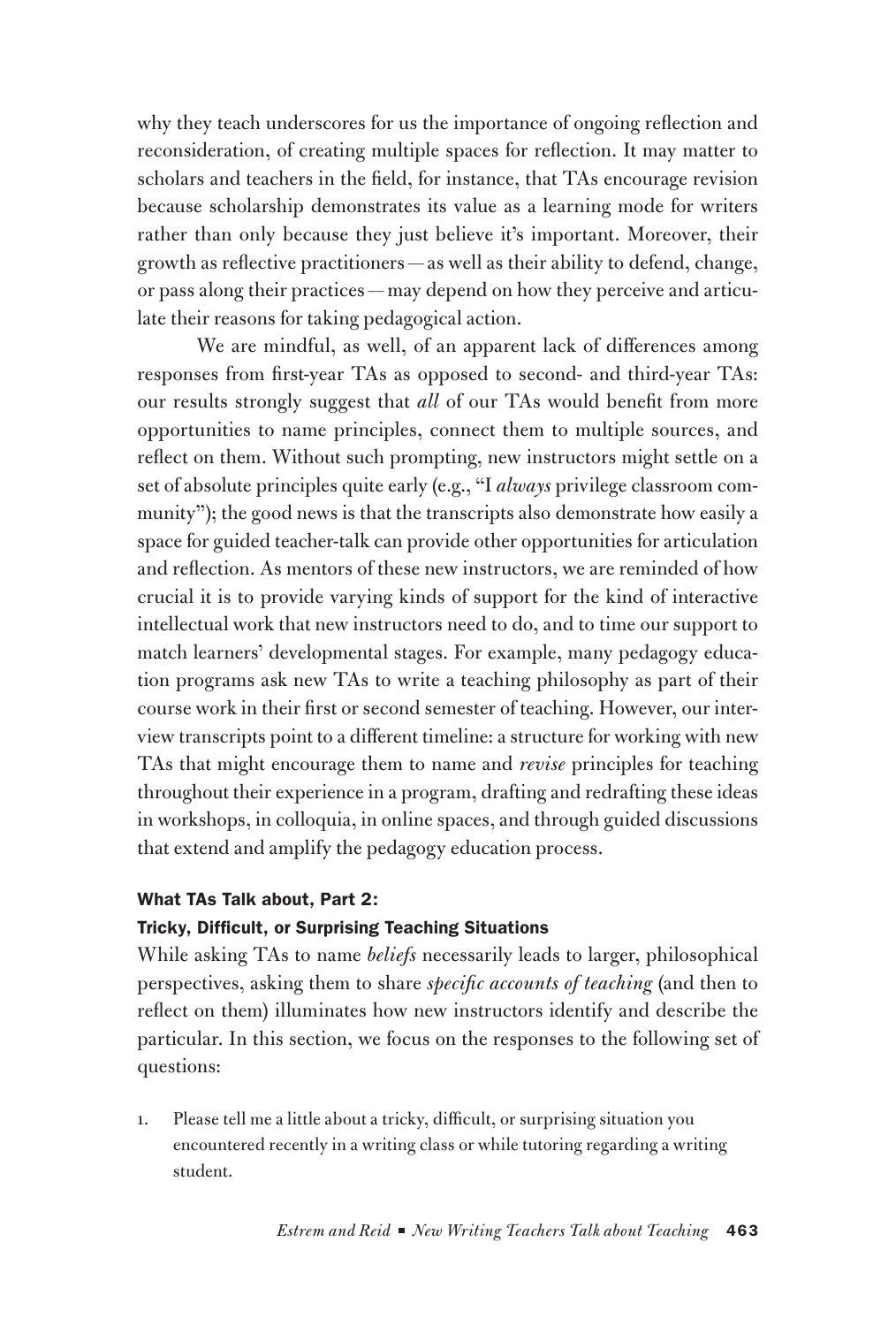- 2. How did you respond?
- 3. Why did you respond in that way?

Here, then, we take up what TAs talk about when they share anecdotes of teaching not directly related to their principles or beliefs for teaching. The ways in which TAs describe challenging situations they have faced stand out in the interview transcripts as some of their longest responses (see table 2). The forty respondents to this set of questions (one TA couldn't think of a situation) provided responses that we have coded globally as *stories of pedagogy* (understanding these teaching-related situations as teaching moments for themselves or as pedagogical issues) and *stories of students* (of resistance, of students learning how to be students, of appropriate student-instructor relationships). To approach these rich narratives in a systematic way, we first identified the two overarching patterns we saw in these accounts and then worked to code the narratives according to these main themes within the stories of pedagogy and stories of students.

Three accounts from the stories noted in table 2 have also been identified as "unsanctioned" accounts: detailed experiences identifying challenges or solutions that we—and often the TA—recognize as "out of bounds" of program norms and recommendations. We say more about those below.

#### Stories of Pedagogy: Reflective Practice

Fourteen participants use the prompt to describe and reflect on stories of pedagogy: stories about adjusting their teaching approaches, about lessons that went well and lessons that didn't. We have included longer excerpts from the transcripts here in part because they reveal how TAs are using the interview as a processing space, building an answer phrase by (sometimes hesitant) phrase. The narratives also demonstrate how single events—the kind that may occur in one's first, fourth, or even twentieth semester of teaching provide opportunities for and sometimes even demand continuing learning about teaching.

Among the stories of pedagogy, three accounts demonstrate a particular stance that we've identified as "reflective practice"—that is, the TAs use the moment of the interview to discuss how they have rethought their own approach or their role in the classroom. For example, a third-year TA describes how she learns from students through thinking deeply about her own beliefs and approaches as well: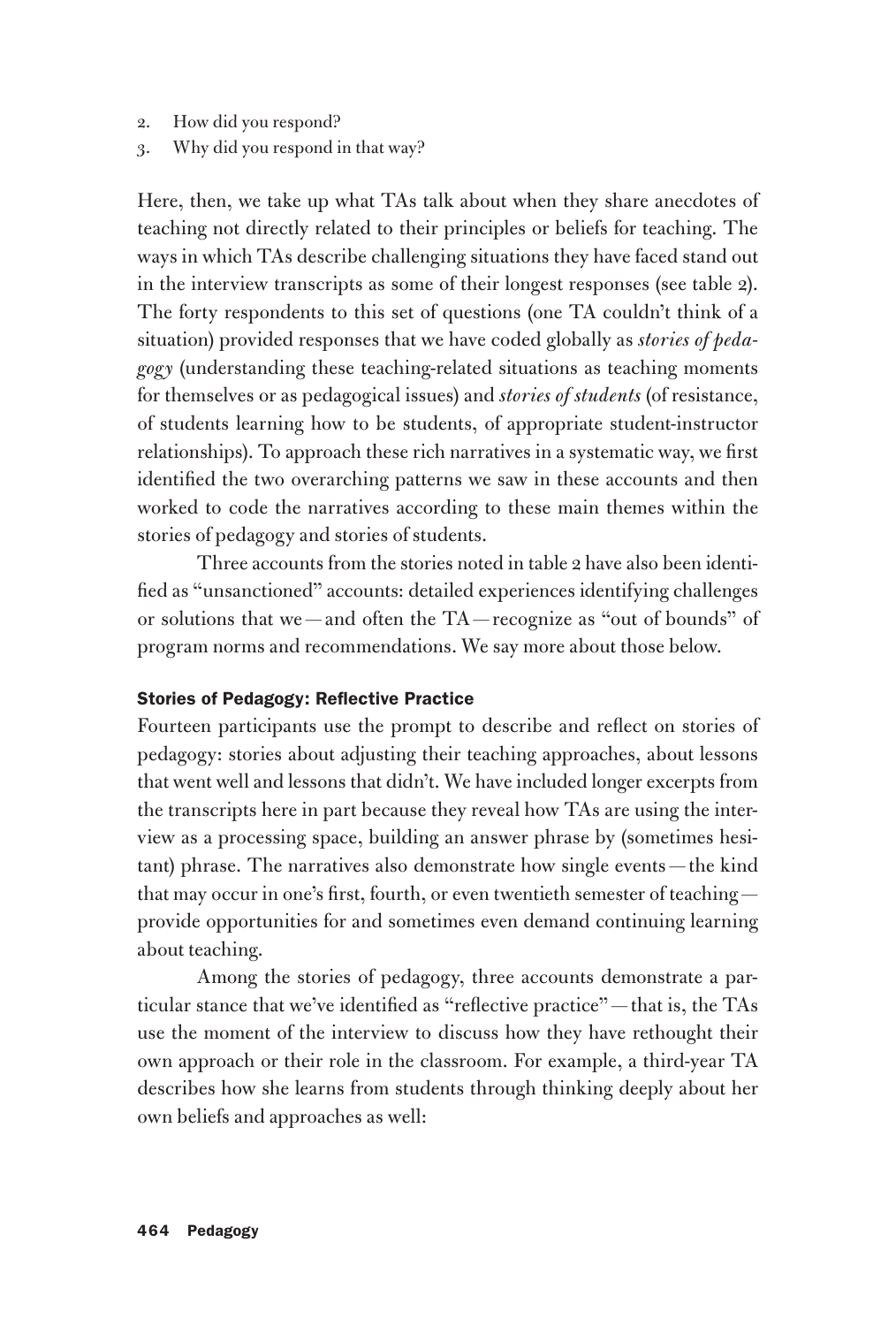| These accounts identify the challenge as                                   |
|----------------------------------------------------------------------------|
|                                                                            |
| instructor's choices, and demonstrate                                      |
| the willingness of instructors to learn                                    |
|                                                                            |
|                                                                            |
| These accounts position <i>teaching</i> events                             |
| (organization, working with readings,                                      |
| adjusting after a substitute) as the key                                   |
|                                                                            |
| These accounts identify the challenge as                                   |
|                                                                            |
|                                                                            |
|                                                                            |
| These accounts note student <i>behavior</i> as                             |
|                                                                            |
|                                                                            |
| individual students learning to handle                                     |
| school, such as a student who misses a                                     |
| lot of class or who needs personal help                                    |
|                                                                            |
| These accounts focus on the challenge                                      |
|                                                                            |
| interpersonal arenas of teaching. They're                                  |
|                                                                            |
|                                                                            |
| from their students and adjust their<br>of how to address the more general |

#### *Table 2: Types of difficult teaching situations*

I have a student who is Catholic and her papers tend to be—she tends to argue from a belief stance, and thesis statements of belief are very difficult in terms of how to lay out an argument, and I don't want to discourage her from exercising her faith and her passion, and so just trying to balance a respect for her faith and also help her to recognize some fallacies that can come into play with, you know, the world being the enemy and, you know, those kinds of things; so trying to help her explore the complexities of an argument that may be based on her belief system, but that she might not be able to argue from the Catholic standpoint, and have it be effective towards convincing someone who doesn't believe, who isn't Catholic.

So, but she seems to be, you know, responsive to that. It's tricky for me, you know, in terms of—and I, you know, I'm a Christian, so I want to make sure that I'm not biased too, so those are kinds of—that's probably one of the more unique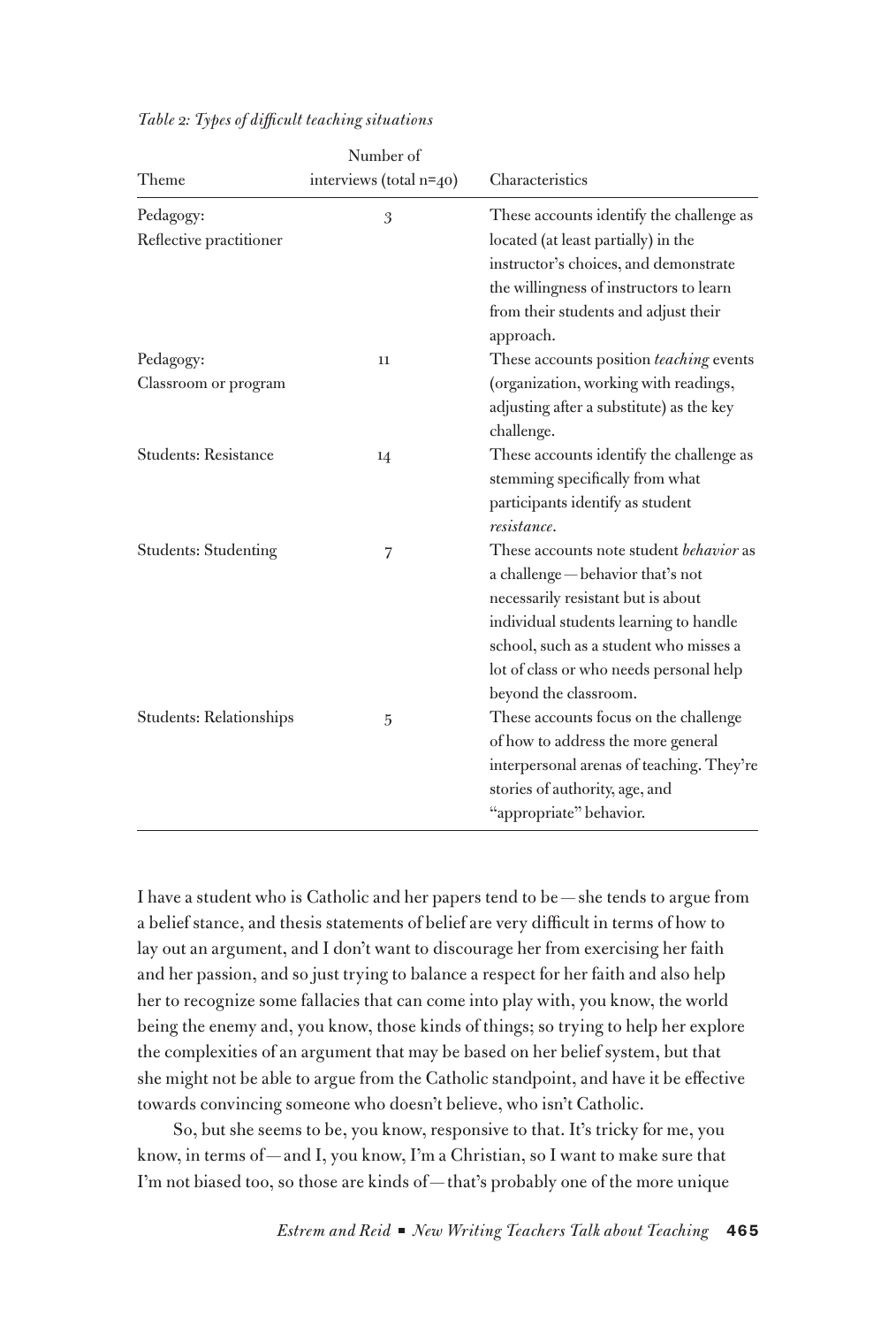tricky situations that I deal with is religion in the courses. You know, you have to be very careful about how I don't present a bias. . . . I have the students talk [laughs], you know, and if this is your religion, you know, I'd love to have you share it with the class and how it relates to this issue, and  $\ldots$  I'll say "Okay, if you put this in a paper, what are some concerns that I would have about what you just said?" and they usually can tell me . . . I'm not as familiar with some of the diverse religions in this campus and I learn from them, and I think it's really important to not come across as the teacher is the know it all and they're the trash receptacles that I dump things in, and I think they bring a lot to the table in terms of discussion that I wouldn't have thought of so—and they respond very well to each other and very passionately, and if I don't get in the way of that sometimes they can create their own lesson, and to me that's a dynamic thing to watch.

While this narrative begins as a reflection on the challenge of working with one particular student, the TA quickly moves beyond this example so that it does not remain a story of student resistance. Instead, she reflects on her own awareness of her likely biases, and she reminds herself what she has to learn from her students. We were glad to see these kinds of accounts —where TAs turned voluntarily to deep reflection—but there were only three such stories. As mentors of these TAs, then, we are mindful of needing to create more opportunities for all TAs to solve (or at least untangle) their teaching "challenges" through reconsidering them, through exploring multiple angles and approaches, and through drawing on resources that they have readily available to them.

#### Stories of Pedagogy: Classroom or Program

In other narratives related to teaching issues, eleven participants describe the challenges of teaching particular aspects of writing and how and why they made adjustments, though they do not explicitly articulate how they reflected on and learned from the experience. Indeed, many of them seem to be fully articulating the story, seeing all its pedagogical implications, for the first time, even reliving it as they create it. In the following account, a third-year instructor explains the challenge she faced when she hadn't integrated readings into her course very well:

You know it was just that, I mean I guess everyone hates their text, the first one they do. My readings were grouped by like topic. And so one of the topics worked great and I did a little like literature review. The other topics were sort of \_\_\_\_\_ and gentle, and as I saw like kind of the decrease in quality in the reading responses and class discussion never really took off, I decided to kind of just make sort of a organic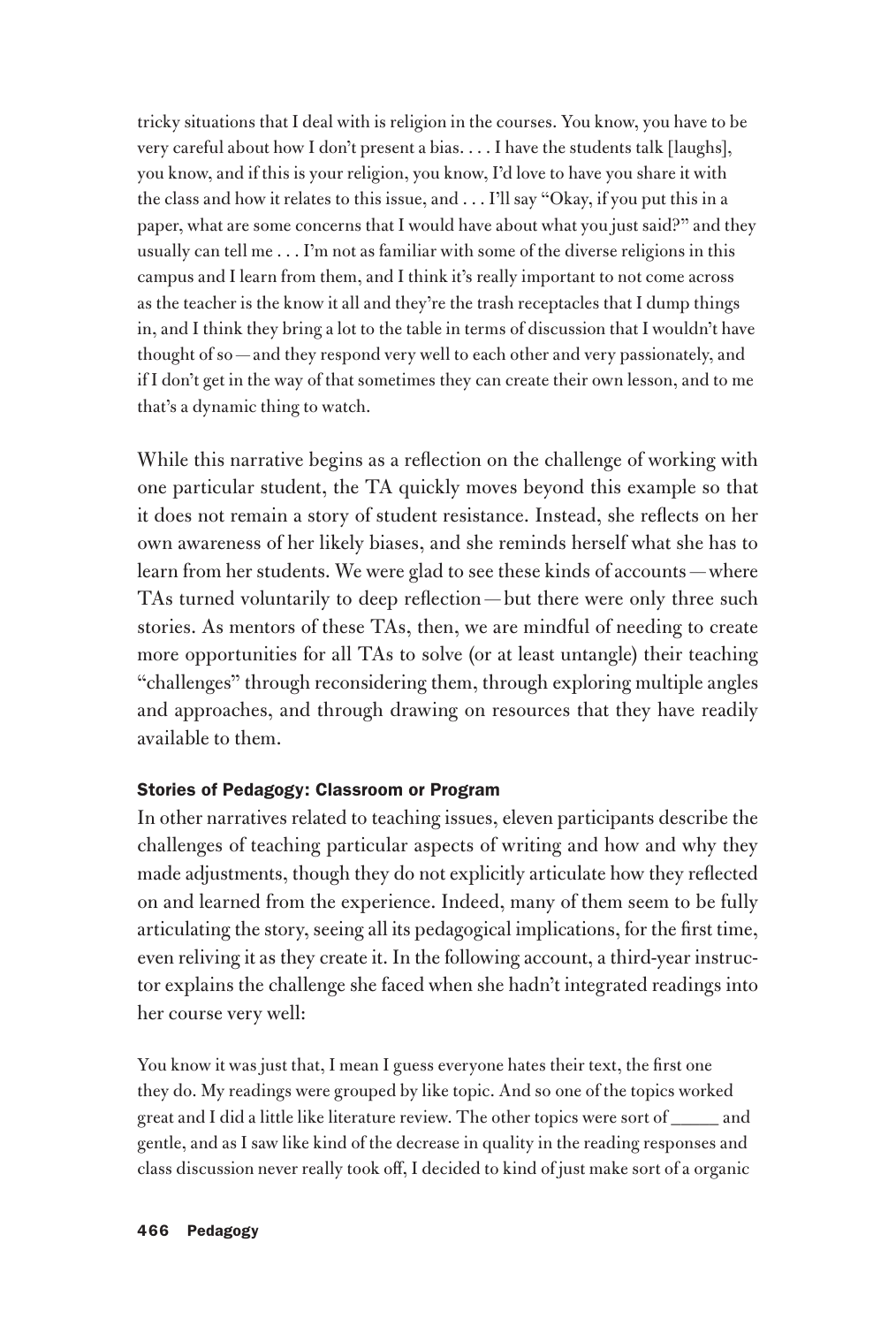class decision that we would just start focusing on the writing, so we were getting into the bigger writing projects. I mean something that made sense to me, but at the same time I was like don't even buy this reader. It just never really panned out.

I think because there are so many \_\_\_\_\_ in 101, that to me the main one was always the writing. I knew that they would have to focus on close reading in 201, so it was kind of like if you can't do everything, which of course I tried to do. You know I think I just decided that 101 goals put more emphasis on focusing on the writing projects versus the barely applicable readings.

While this "organic class decision" is not necessarily one we'd make or encourage as a mentor, her rationale for how she addressed this challenge is intriguing, reasoned, and based on her newly acquired professional knowledge: she knew that the next course in the sequence, an introduction to literature, would focus on close reading, and so she felt comfortable making this kind of one-time adjustment.

Several other transcripts also demonstrate that TAs often make decisions about how to address challenging situations by drawing on their knowledge about the program, course goals, or university culture. For example, another second-year student shares an experience in his second-semester class: drafts came in that didn't follow the guidelines for that assignment at all. He "knew," he said, that "101 knowledge wouldn't necessarily transfer" into his course—so he knew that he needed to teach and give time for revision. Because he had planned for it, he was able to respond by holding a "revision boot camp" in class, and as he'd predicted, the second drafts were much better. His already developing sense of how people learn through the arc of the program ensured that he faced this challenge with forethought rather than frustration.

A first-year instructor articulates a challenge that he also approached with a larger context in mind. He details the challenge of teaching students how to do exploratory writing rather than the argument-based writing they were more comfortable with, and he relays his struggle to really teach students how to explore in their writing. While he didn't have a lot of resources to draw from—his strategies for responding to this challenge were to "be there for the students when they struggle"—he shows awareness of the larger teaching goals at stake: he notes that "the goal is to teach. I want them to struggle, to experience cognitive dissonance." Accounts like these show instructors addressing pedagogical challenges through a sense of their larger goals for teaching and their role within a program. Their attention turns inward to their own decisions about what and how to teach in a writing class.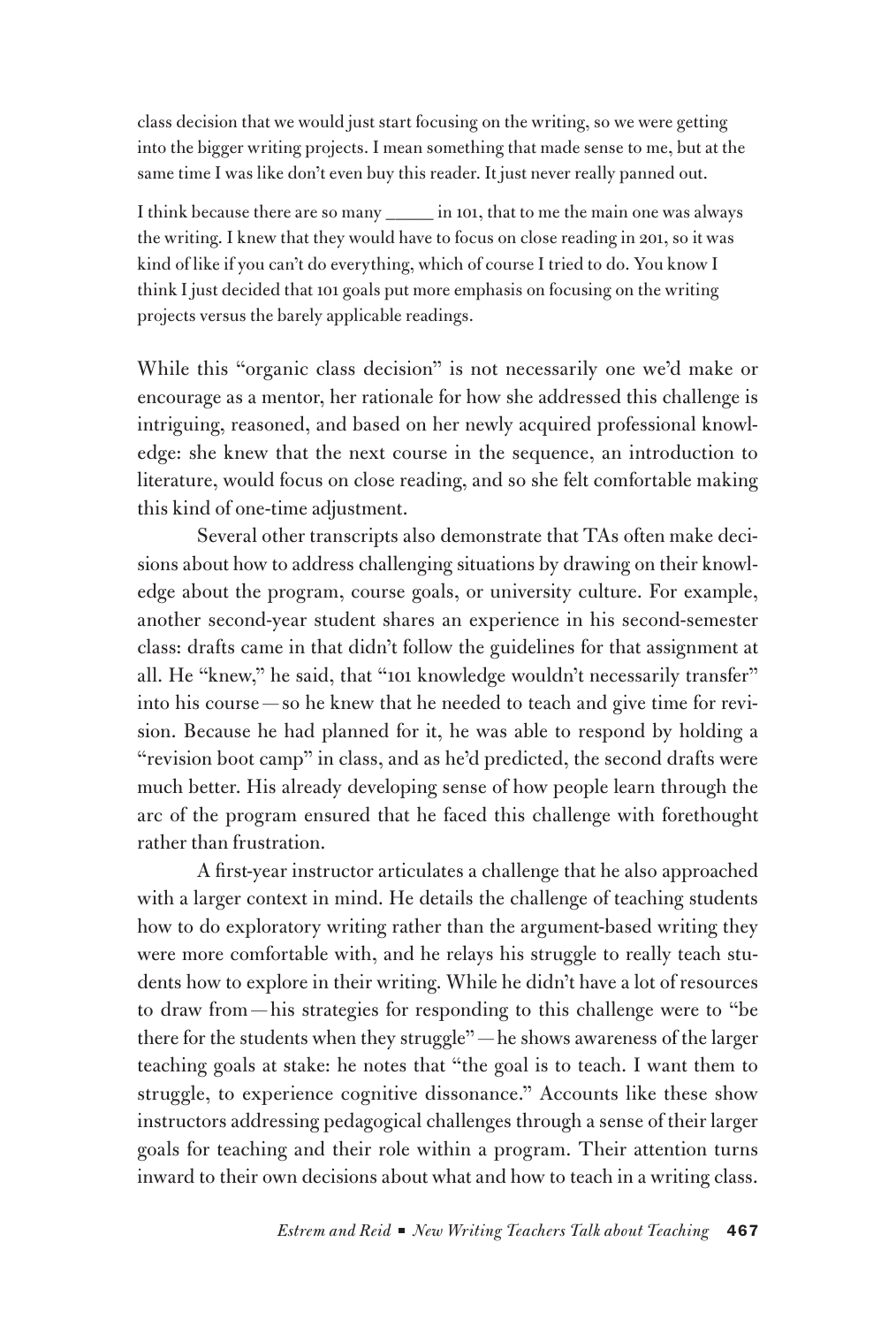However, these fourteen pedagogy-based accounts make up only about onethird of the narratives.

#### Stories of Students

The majority of TAs, when asked this question, did not choose to tell stories about a pedagogy challenge. Instead, the stories involved students in a variety of ways. Fully seventy-five percent of these narratives (30 out of 40) revolved around challenges with students: stories of resistance (16), student behavior (9), or student-teacher relationships (5). We're treading tentatively here, as we want to be true to the data—and we are also aware of how carefully these new instructors were working to unpack teaching challenges and think through why they occurred. These new instructors, then, *weren't* blaming students. There were moments of frustration, but the frustration was rooted in not feeling successful with a particular student—and usually not in it being the student's fault. That said, for the majority of respondents, a "teaching challenge" was a "student challenge."

#### *Students—Resistance*

In accounts we've coded as being about student resistance, these new instructors are stymied by teaching challenges that seem to be related directly to students' attitudes about the course and most use the word "resistance" in their account. For example, this first-year instructor explains his challenge:

I currently have a student who hates technology, to the point where he wants to type all of his stuff out on a typewriter. And that would be okay with me, except that we build Web sites for unit one. So, that was a real challenge . . . he didn't want to talk to me. He didn't want to seek my help. He didn't wanna, like, anything else. And I just sort of had to keep telling him to come talk to me, but he never did. So, he ended up turning in his stuff late. And so now the dilemma is, like, according to my late policy, he should get docked a certain amount of points. And do I dock him for his resistance to technology, or do I—you know, so, that's sort of a challenge.

#### And another first-year instructor relates a similar tale of resistance and frustration:

But I did have a tricky situation with my . . . class. When I first came to class, I had a student who was particularly challenging. Everything I said he questioned, and he was the worst enemy as far as peer support went. He wasn't very well liked in the class. Luckily, he didn't kind of turn the tide as far as the class was concerned. But I had to really work on my own judgment of him, because I didn't particularly care for his personality. But I had to listen to what he said, and I had to respond each time in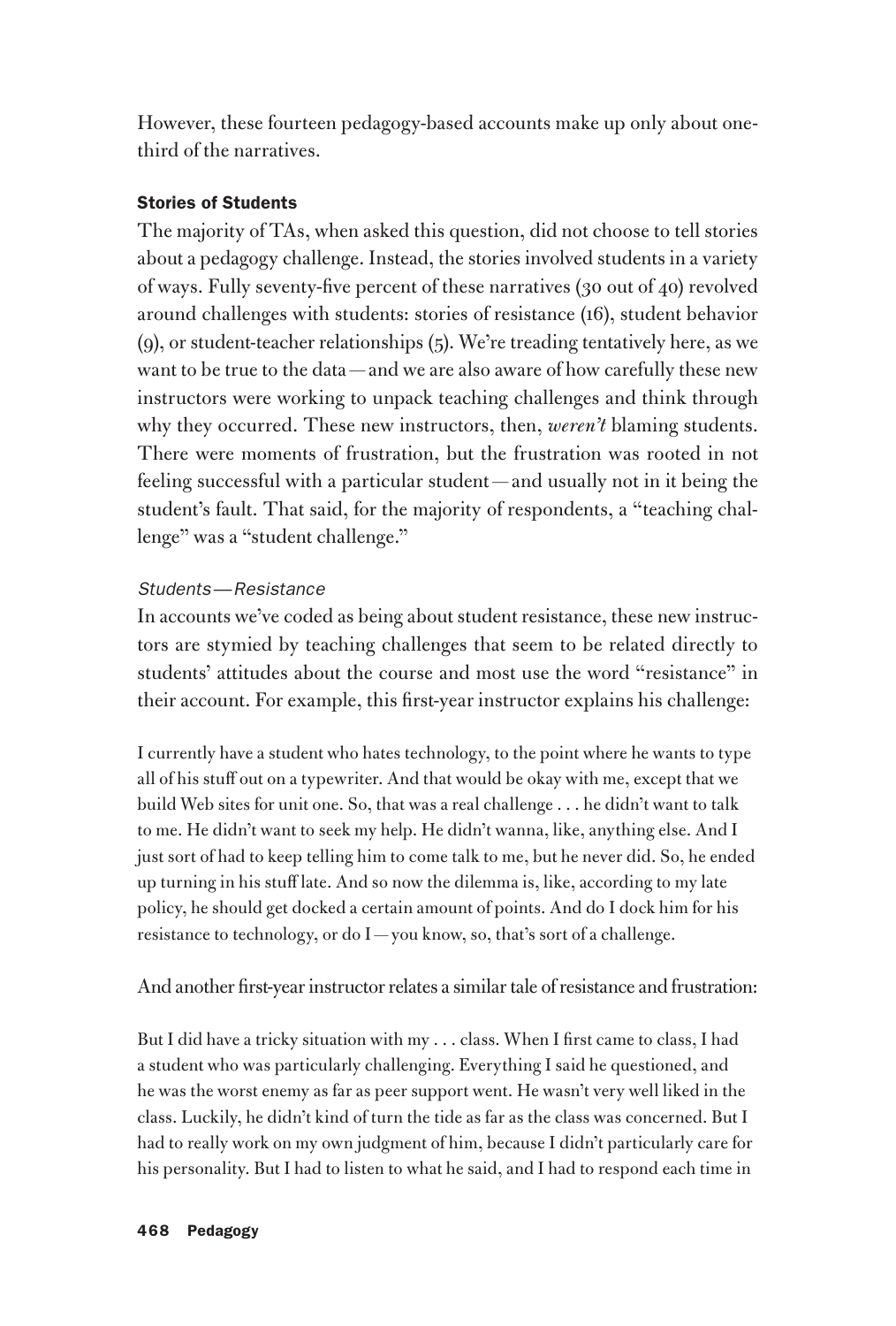a patient manner. Because letting yourself become impatient in front of the classes, I think, is not a good trait of a teacher. So he really tested my patience. Every day he had a challenge that he had for whatever it was I had said. And, you know, one time it was I told them that on their blog they couldn't use text messaging language. And he brought up some linguistics theory saying, like, "Doesn't language always change and aren't we the ones who create our own language?" which would've been, you know, interesting arguments and valid if he wasn't presenting them simply to annoy. I mean, he's just that kind of person. So on the one hand, I wanted to listen to his arguments and maybe discuss that. But I also didn't want him to take up too much of the class time with something that was disingenuous. Yep, he would also say things like—when I had them get into a circle, he said, like, "That's hippie shit. My parents taught me not to trust hippies," you know. So he was also very aggressive. But he disappeared about couple months into the class if that, maybe month and a half. He just disappeared. So he took care of himself.

Students who don't respond to instructors' good intentions, to repeated attempts to provide support, or to the course in general are described as "resistant" in a variety of ways. For new instructors, clearly individual student reactions loom large.

#### *Students—Studenting*

Other accounts stem from student behaviors, or what we call studenting: what to do with students who don't come to class, who come unprepared, or who are dealing with challenges in other parts of their lives. For example, this second-year TA tells a narrative that shares features with other stories in this category:

I had a student who e-mailed a couple of months ago and said that he was having some emotional issues and then he asked if I could work with him. He had only missed a couple of days of class at that point. I said, "Sure, I can work with you." But then I didn't hear from him for four weeks I think, so I had just kind of assumed at that point that he had dropped the class or that he wasn't planning on coming back to the class, because my attendance policy was pretty clear. But then he showed up in class and so this addressing this, having to talk to him about how I couldn't pass him in the class after he had missed that much class time. That was tricky.

A second-year TA explains the challenge of a certain kind of writing center consultation:

Well, I had something happen to me that happens not extremely frequently but sort of often where someone comes in, and it's not they don't want to be there, but they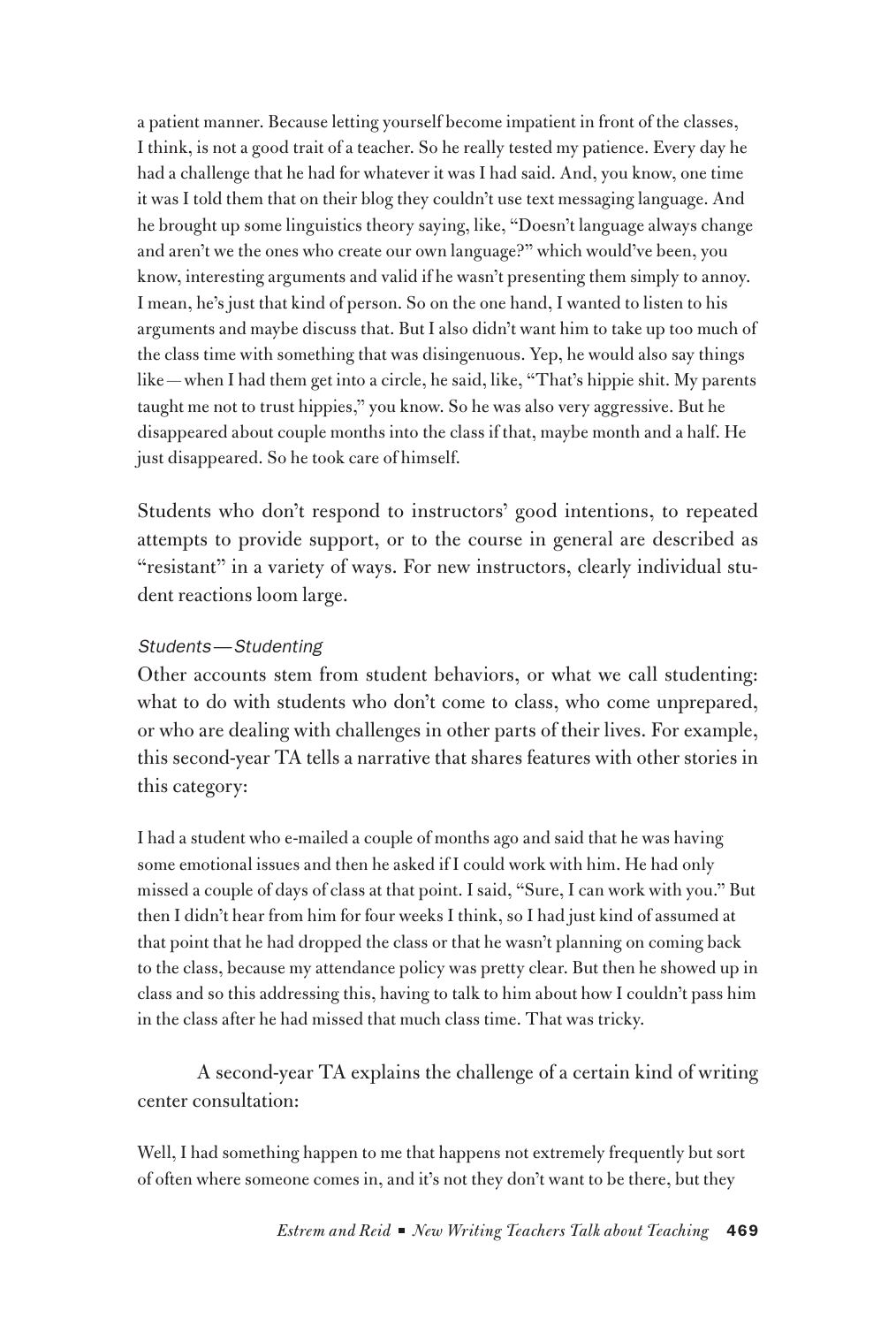just sort of want to answer the questions themselves before really reflecting on it I think. And so at that point you do sort of have to try to ask more pointed questions and sort of try to slow things down I think; even directly saying, "Hey, let's just sort of—we don't have to rush; let's just kind of take things slower." Make sure you communicate it.

These accounts show how new TAs work to understand how learners behave, and why, and what their roles as instructors are. These situations require decisions about how—and how intensively—to intervene when a student is off track. Since even experienced teachers often make such decisions situationally rather than based on a consistent rule, these instances reveal a category of teaching challenges that involve reflective problem solving.

#### *Student-Teacher Relationships*

Five of the accounts reveal these new TAs' struggles with appropriate student-teacher relationships. Since new TAs inhabit the roles of graduate students and of instructors, it's not surprising that some challenges arise here. The following account, from a first-year TA who is describing an experience while working in the writing center, exemplifies the kind of challenges within this category:

My biggest problem as a tutor was a student who had actually violated the [restriction on the] number of sessions. . . . And he was a really nice guy, but he wanted me to do everything for him, and he just sort of lost sight of what the relationship was like as the tutor and as a student coming in for help with a paper. And he would come, like knock on one of the session room doors while I was tutoring someone else and ask for help, or he would have an appointment with another tutor and beg them to switch with me, or if I went outside to eat some lunch or have a conversation, he would follow me out with his laptop and just kind of follow me around the office. . . . And while they [writing center directors] were sympathetic, I was sort of expecting the system to be in place to kind of help me out, because I didn't want to hurt this guy's feelings or make him feel like tutoring wasn't okay or that I couldn't help him. I just needed the rules to be enforced. And since there was no one doing it, I kind of got stuck and he hasn't come back for a tutoring session since I had to say something about it.

At first I just kind of let him take advantage of the situation, because I just felt uncomfortable establishing rules. And it wasn't like he ever came to me to talk about anything that wasn't directly related to his papers. It is just that he thought, for some reason, that I was magically the only person who knew how to do MLA or who would read his memos quickly if he showed up late and you know offer advice. So I felt really uncomfortable and I didn't do much, and then eventually I was just like, I am sorry. I can't help you unless you make an appointment, and when you make an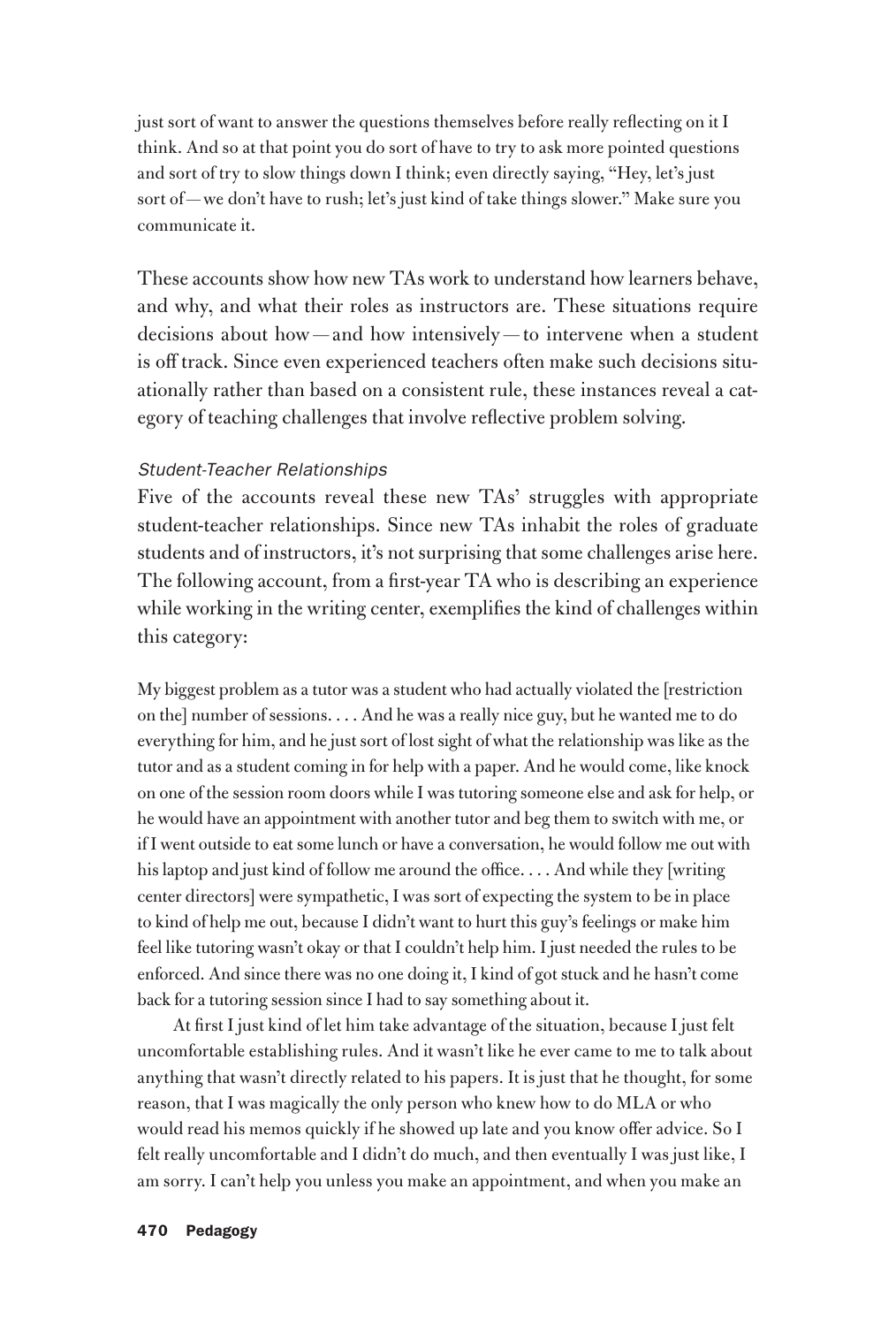appointment you need to show up on time. If you miss your appointment, you need to call and cancel beforehand and you can't make appointments in other people's names or just show up and yeah, so eventually I suppose I handled it in the way that I was supposed to have.

New TAs struggle as they learn how to be authority figures, how to establish boundaries and rules with others in ways they have never had to before. As this participant explains—but hasn't had much opportunity to reflect on, yet—part of her challenge here was realizing that while she had mentors, there wasn't a "system" to save her from dealing with complicated human relationships. For perhaps the first time, *she* had to be the enforcer of policy, and moving into that role was deeply uncomfortable.

#### Unsanctioned Teaching Narratives

Three of the stories told in answer to this set of prompts elicited responses that we're pretty confident these instructors wouldn't have shared if we had been the ones doing the interviews—or at least not in the exact ways that they were reported here. One involved a behavior (a TA drinking a lot the night before a class so that she'd be sick and have a reason to cancel it) that is not a "sanctioned" response to a teaching challenge; in another account, a participant directly says "I don't know if I'm allowed to say this." While there are not many of these accounts, they hint at the kinds of complicated teaching experiences TAs face and point out the short supply of spaces for reflective conversation about such experiences: none of these stories made it to the mentor at the institution where the interview took place.

Two of these accounts, both by female instructors, involve intimidating male students. In one of these, the first-year instructor describes a student with whom she struggled all semester. An interviewer interpolates questions. The instructor says:

Okay. [This student] talks a lot. And he has some buddies in there, too. And they're a little bit more controllable, but this particular student is just completely, like—I guess not uncontrollable, but he just talks all the time, and just will make comments, and while I'm in the middle of doing something or talking to another student, and he'll just be completely—I don't know—out of—I don't know—I can't even . . . I just be like, "Please don't talk."

And the other day, he was way aggressive to me about a grade that I gave him. And I didn't think it was unfair, but he kind of was a little aggressive. And that was odd to me, because—I mean, he's a big guy, and he's a little scary. And he's been so obnoxious, really, in class, that I was just kind of—I think I handled it okay, but had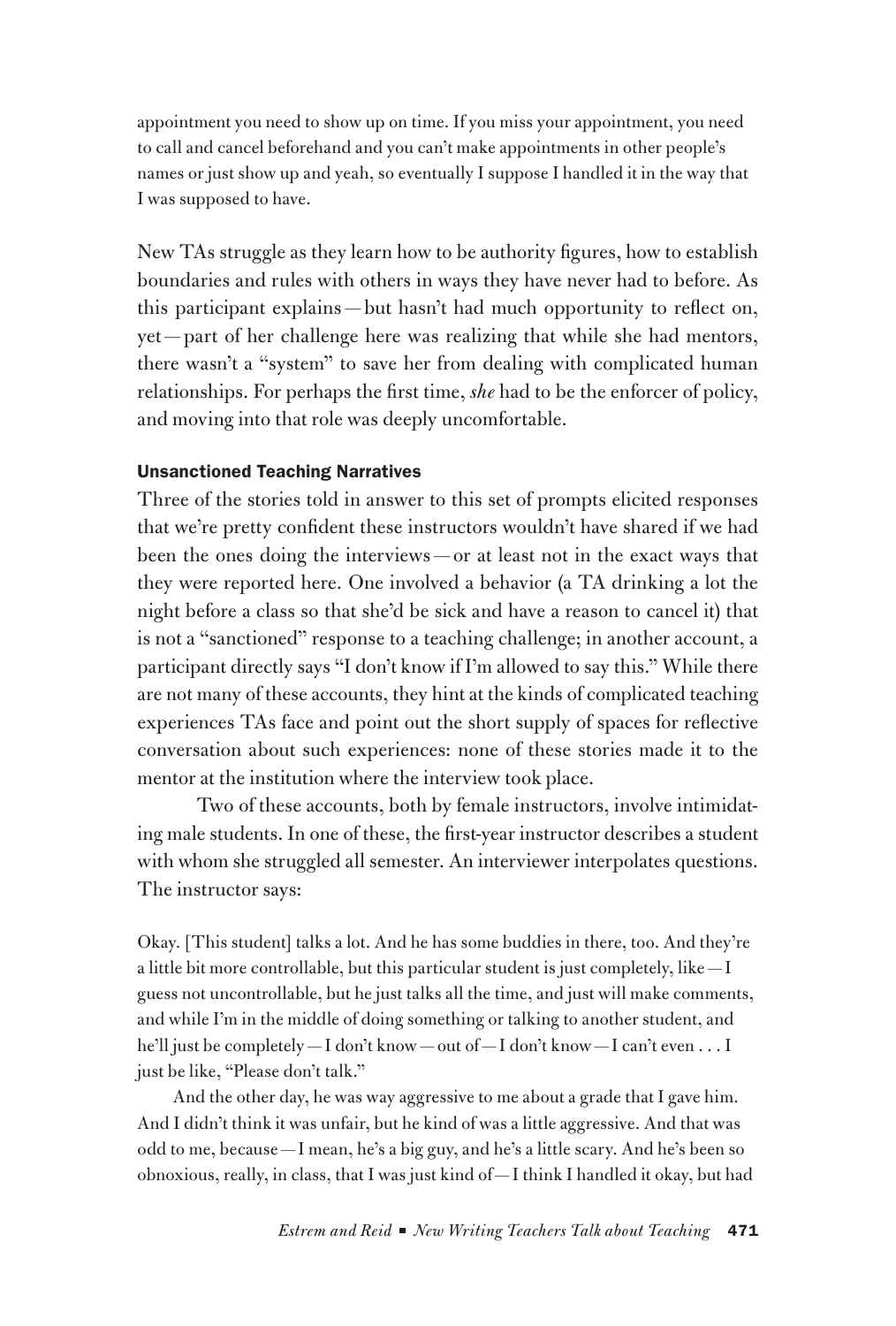to just remind myself not to get mad back at him, or react to his previous behavior. But it was scary.

#### *How did you respond?*

Oh, yeah, I had to—I was like—I had to be calm, you know, "Hey, this is why I gave you the grade. I don't think it was unfair. These are the things you could have done better." But he was saying—he was just really, "I still don't understand . . ." And I just had to remain calm, and that's hard. And especially with a student who I've been kind of mad at for the whole semester. So, that was tricky.

#### *Why did you respond in this way?*

Well, he, like—he was like, "Can you come talk to me?" And so I had to walk over there. It was after class; everyone else had gone, which was probably a little—

Unfortunately, she doesn't finish this thought, although the implication seems to be that it was not a wise choice to talk with this guy (who's "a little scary") alone in the classroom after class. This new instructor knew to "remain calm" even though she'd been "kind of mad" at him for the semester. Her story—about a student who made her mad all semester, a student she was scared of but met in private anyway, a student she did not tell the composition director about—reveals a new instructor trying to process what this experience meant for her and how she reacted. More generally, she tries to figure out whether this student is being appropriate in class or whether he might be "uncontrollable"; like other TAs, she might benefit from reflection and additional input into her analysis.

Another instructor, a second-year TA, relates a very different kind of ambiguous, challenging, ongoing experience that we have with students every once in a while—experiences for which senior faculty eventually develop a repertoire of responses. For her "tricky" situation, she describes a long and complicated account of working with a student who keeps insisting that she turned work in, and yet the instructor cannot find it. After this happens repeatedly throughout the semester, another mix-up occurs at the final portfolio time. The student hands in her portfolio to the instructor's mailbox without a required second essay. However, because of the ongoing complications, and because it's the end of the semester and the instructor is confused herself, she gives the portfolio a passing grade even though it's incomplete. She explains:

But that moment, I was just like—I was like—just wanted to be done with it. I read her portfolio; it didn't have the essay in it, but I just—I gave her like—I gave her a passing grade, trying to keep in mind that it was my fault that her paper was gone.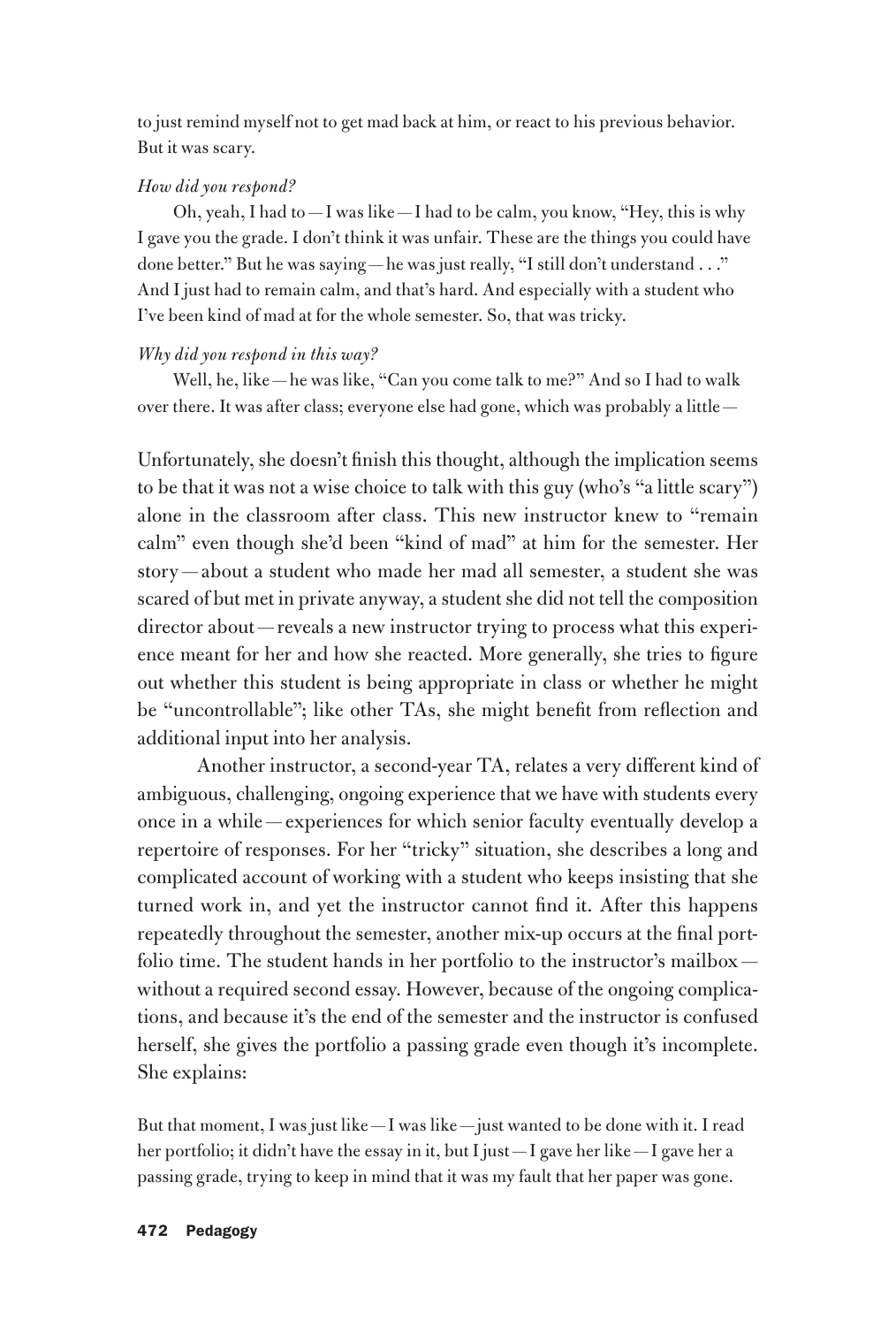It's probably like one of those moments that I'm not very proud of as a teacher, but I was really not—did not have a great semester, so I was just trying to get it done. But that was a really sticky situation, where I couldn't confront the student and say, "You're basically lying to me and I know it."

These unresolvable, uncomfortable scenarios are particularly tricky for new teachers, who haven't yet figured out what should be followed up on and what doesn't need to be. They're also the kind of scenario that is particularly useful for us as instructors: as mentors, we weren't aware of these situations, and so they give us glimpses into the decisions and reactions that new instructors make all the time whether we're available for feedback or not.

#### TAs' Resources for Teaching Challenges

These lively, honest, human accounts from new instructors reveal engaged, thoughtful people working to grow: to learn from their students, to be tentative, to think through teaching challenges and why they've approached them in the ways that they have. They are neither the stories of rank neophytes nor the stories of experienced faculty. These stories of pedagogy and of students again point to areas of inquiry for those of us who work to support new instructors; we might work, for example, to provide space for discussing "student" challenges—and then for reframing those challenges and revising responses to them.

Collectively, the participants utilized a range of strategies for *how* they responded to these challenging or tricky situations. Within their accounts, they note that they tried the following:

- Clarifying the issue, approach, or class with students directly (8)
- Taking another teaching approach (11)
- Taking another communication approach (e-mail, conferences, printed written instructions) (5)
- Sticking to a course policy (3)
- Reflecting on teaching practices/context (2)
- Remaining calm and using humor (2)
- Talking to a peer or mentor  $(i)$
- Acknowledging students' frustration and reframing it as an opportunity for revision (1)
- Following up with resources beyond the classroom (counseling center) (1)
- Redoing final grades to give students benefit of the doubt (1)
- Being there for students when they struggle (1)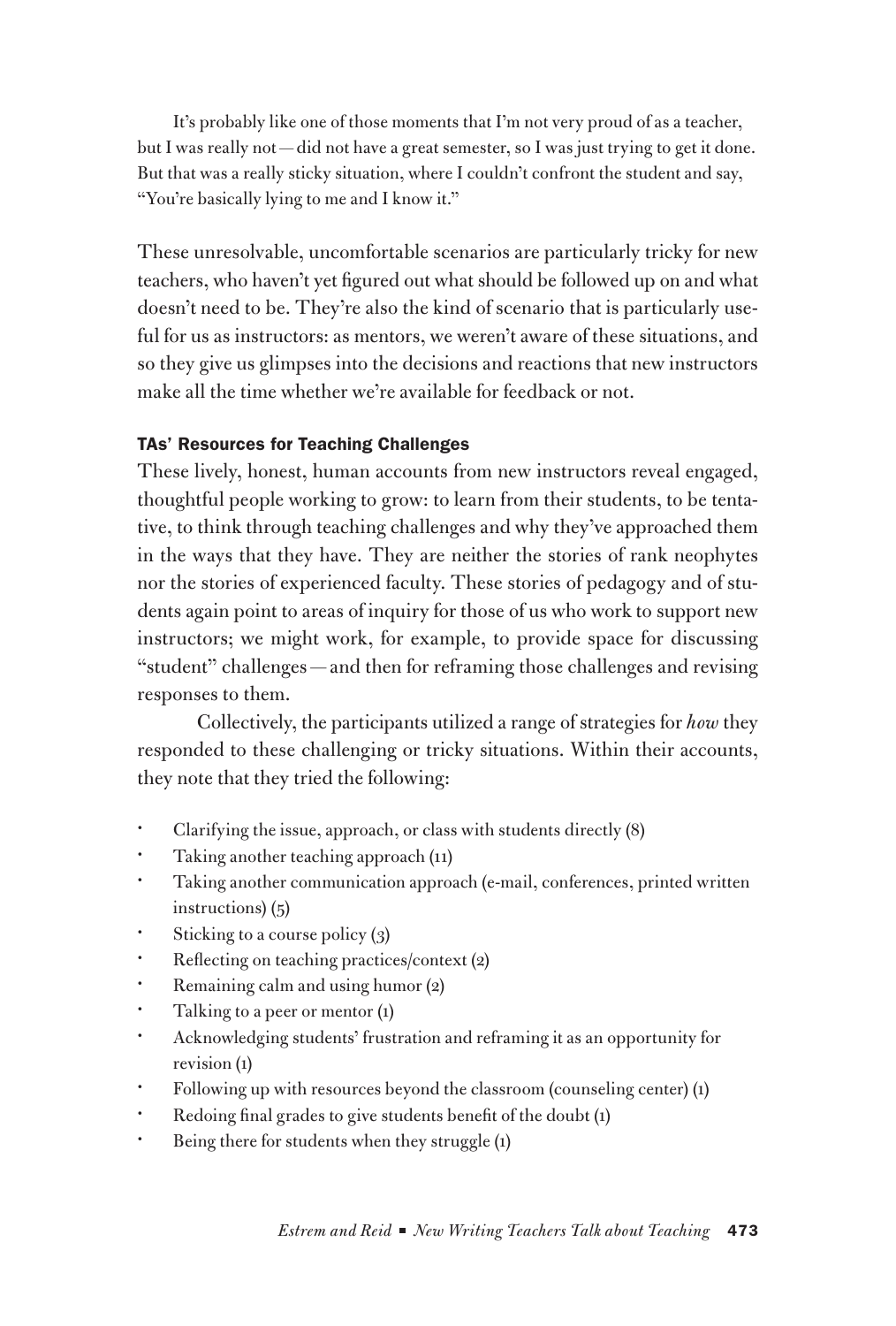Most of these strike us as healthy, productive reactions; it's wonderful that sixteen TAs identified ways in which they tried another approach after the initial teaching or communication approach wasn't successful, for example.

At the same time, we worry that simply "clarifying" an assignment, or "being there" for students, points toward a lack of resources: new instructors simply have not yet developed a large composition pedagogy repertoire. For example, a first-year TA first discusses his challenge of really getting students to write in an inquiry-based (rather than argumentative) way. His response, he says, is to "give the assignment and be there when they struggle." While he goes on to discuss this in a way that does echo program-wide goals, noting that he wants students to "experience cognitive dissonance," we wonder about the sparseness of approaches that he is able to recollect and apply.

Four TAs' accounts were unresolved or unsuccessful, but they acknowledged what they had learned for the next time they addressed a similar situation (developing models that they didn't yet have, for example, or intervening with a struggling student much earlier, or giving more guidance). For the majority of these TAs, the challenges were presented as resolved and they believed that they had learned from the incident. At the same time, the "unsanctioned" accounts and the accounts where TAs had few real resources for approaching these teaching challenges help us think about how to provide more effective and appropriate TA mentoring, across several semesters or even years, which we discuss below.

#### Learning from TAs: Implications, Possibilities, Challenges

As mentors of these TAs, we find that the implications of the two portions of interview data that we've focused on in this article loom large for us: what will we do now, knowing what we now know? Like so many of our colleagues, we teach in programs where the graduate curricular landscape is highly contested; we're experienced enough to know that institutional and cultural changes unfold slowly. Still, these data point us to reconsiderations for our own programs and for the teaching and mentoring of TAs in English departments, writing departments, and first-year writing programs across the country.

Just as scholars have worked hard within composition studies to make clear that first-year writing is *not* successful as a one-shot writing inoculation, so too do we need to make clear—in what we say, in our institutional structures, in our work with new TA instructors themselves—that one graduate pedagogy seminar is not and cannot be a one-shot teaching inoculation. Instead, we'll all benefit if we stop selling (or institutionally identifying) "the" TA pedagogy course as the one course to "get" it. Such a structure cre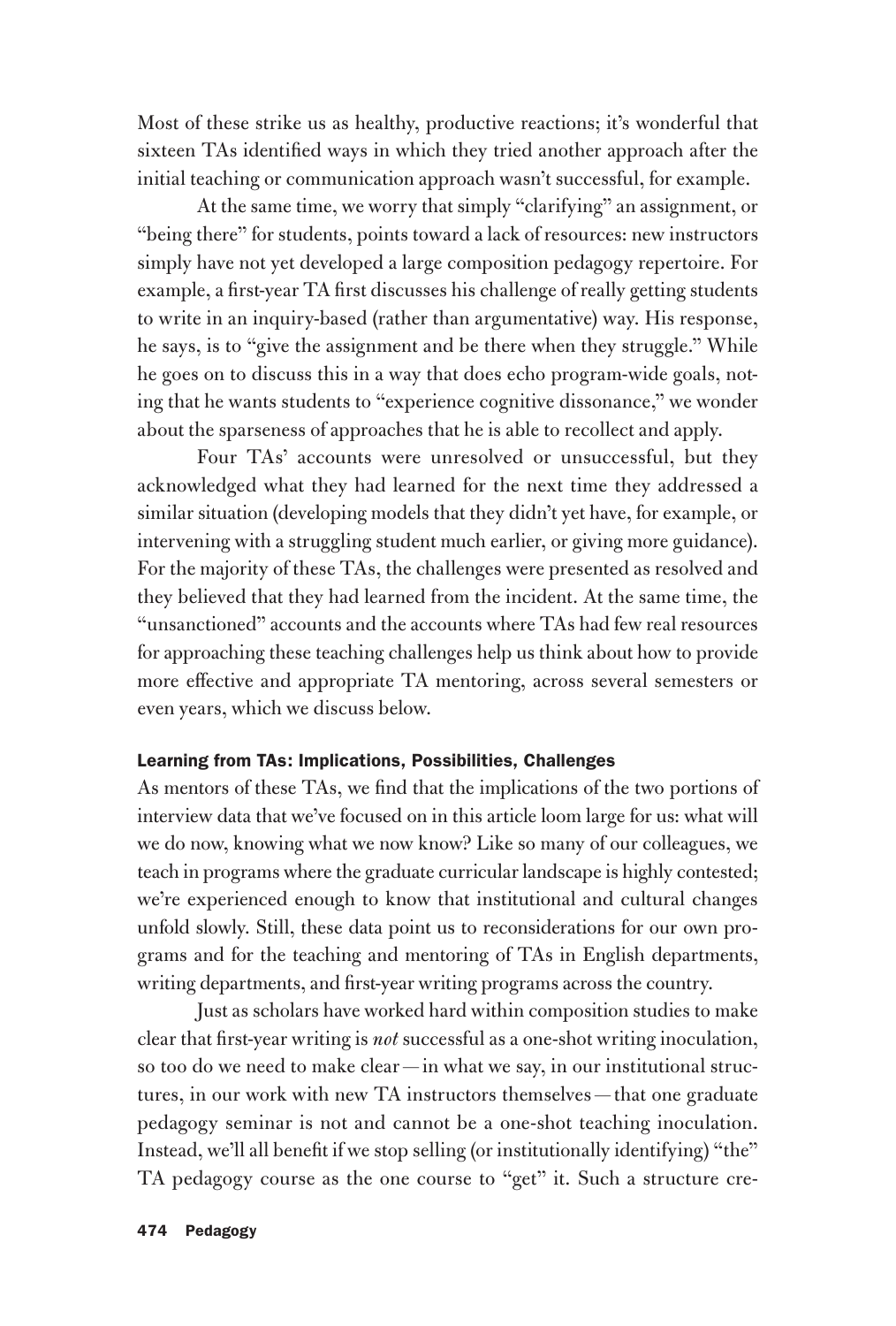ates several unintended repercussions. First, it tells our colleagues in other English subdisciplines that learning to teach is a relatively quick process to be moved through in a semester, and that graduate TAs are "done" after they've learned to teach first-year writing. This is the tale many of us were told, of course, and our own experiences years ago as TAs inevitably color discussions we initiate about supporting and mentoring TAs. However, the "we were given a textbook and did just fine" argument should not supplant data-based decisions, based on new knowledge about what it means to learn to teach.

Second, a one-semester approach—even a one-semester-plus approach, including lots of mentoring, meetings, informal workshops, and in-service/ in-services training—also tells these new graduate instructors that really they should be "done" after that initial experience (with perhaps some minor brushups here and there). As one TA in his third semester of teaching noted, he was "expecting to have ironed out some of these problems sooner." He continues, "I'm assuming that it's not just my inability to overcome problems [but] that it just seems that way . . . in a few ways, it's kind of frustrating just not being perfect." In contrast, we are reminded of Nancy Sommers and Laura Saltz's (2004) research on writing development over time: writing students are able to learn more, they note, when they are able to accept that they're novices and need to learn. When we communicate to new instructors early on that they can fully learn to teach in a short period of time, we shortcircuit their opportunities for growth. If, instead, it's clear to them that learning writing pedagogy really is a long-term process, then they can approach it as a different kind of puzzle to work with—a longer-term, ongoing, thousandpiece puzzle, not a quick teaching game.

Instead of settling for an approach that leaves TAs frustrated about imperfection after three semesters of teaching, we can aim to do better in what we preach and how we practice it. To counter the institutional message that people can learn writing pedagogy in a one-semester seminar, we imagine a variety of approaches appropriate for different institutions. Just as some first-year writing programs recognize the need to "stretch" writing instruction over two semesters and to advocate for an overt structure for writing pedagogy across an institution's curriculum, we too see the clear need to stretch our institutional approach to learning pedagogy. Two seminars is one possibility; another is an ongoing, required internship or colloquium for graduate credit that establishes a structure for regular meetings, discussions and reflection. At the same time, departments and programs can articulate their commitment to nurturing teacher-scholars through mission statements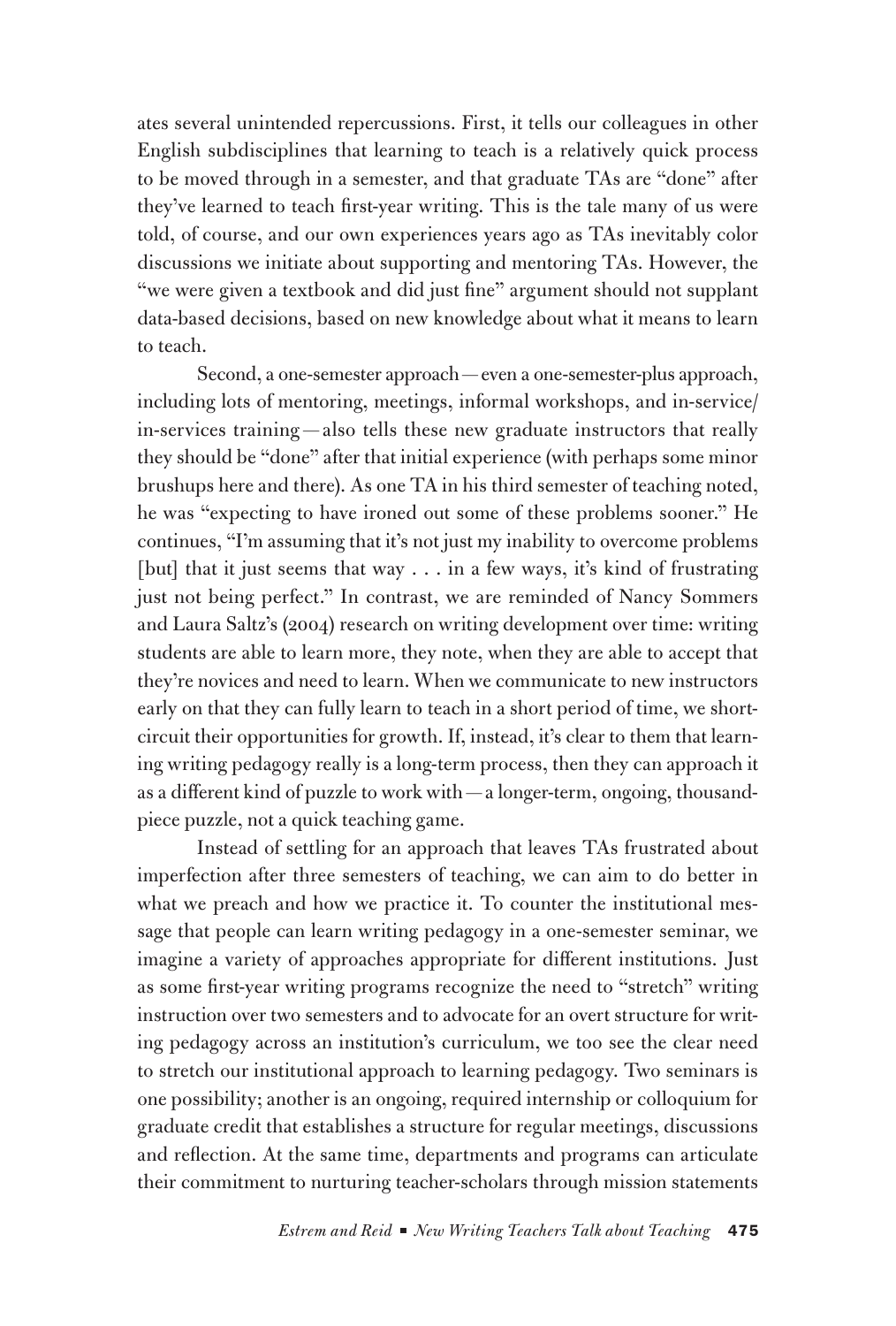and program outcomes—for *all* programs of graduate study—that include an expectation of involvement with learning about teaching throughout each graduate student's program of study.

Moreover, the very interviews we conducted, as a genre, indicate to us how vital added spaces for guided discussions of teaching are. Teachers use talk to process, interpret, and analyze teaching experiences; interactions with other peer instructors (Nelson et al. 2010) and mentors (Rust 1999) are crucial to teacher development and growth (Cohen 2008; Miller 2008). Our set of interviews makes visible a continuum of talk about teaching, from mediated to less mediated, with the more-mediated discussions of the pedagogy seminar classroom on one end of the continuum and the informal interactions of the communal TA office at the other end. To foster third (and fourth) spaces for pedagogy talk, we imagine networks of sites for talk: mentoring groups, teaching circles, colloquia, discussion boards. We can make the ongoing process of learning to teach more visible through guided discussions where we might ask instructors—before, during, and especially after their pedagogy seminar—to identify the origins of their beliefs and then to re-see those possibilities in conversations with peers. On the principle that we should help new teachers practice what we want them to be able to do as reflective practitioners, we can ask them, at various points over several semesters, to identify teaching challenges and tricky situations from their classrooms and then help them reflect on and work to understand those challenges in light of multiple scholarly and communal resources. Such approaches will help TAs broaden their repertoire of possible approaches as well as sharpen their skills at creating reasonable responses to challenging pedagogical situations.

Our interview data does not let us directly evaluate the pedagogy classes we teach, the in-service training we provide, or the mentoring we encourage, but because we take responsibility for helping new instructors begin articulating and shaping their beliefs about teaching and their approaches to the classroom, what we learn from these interviews does help us think about our work in these settings. Do we play a key role in these new instructors' lives? Of course. Many voluntarily brought up ideas they had encountered in our pedagogy seminars, teaching approaches they had learned there, meetings they'd had with us as individuals. And yet, our work with them is one (important, we still think!) influence among multiple streams of influences, cultural models and expectations, and experiences that new instructors are negotiating. Their voices speak back to us, reminding us all to approach learning writing pedagogy as being as much of a developmental process as learning to write.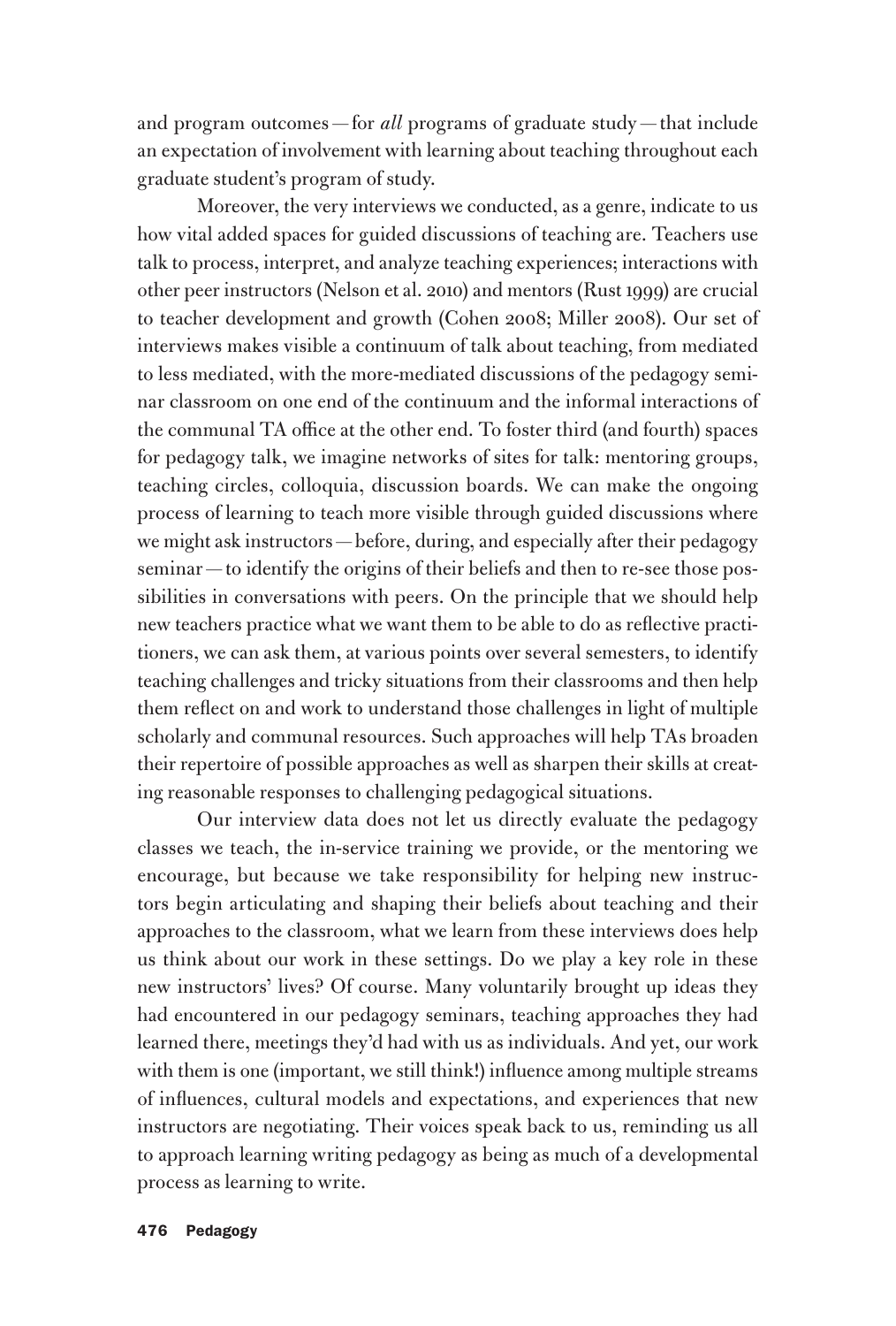#### Appendix A: Research Site Characteristics

|                              | George Mason University                                                                                                                                                                                                                                                                                                       | <b>Boise State University</b>                                                                                                                                                                                                                                                                                                                                                                |
|------------------------------|-------------------------------------------------------------------------------------------------------------------------------------------------------------------------------------------------------------------------------------------------------------------------------------------------------------------------------|----------------------------------------------------------------------------------------------------------------------------------------------------------------------------------------------------------------------------------------------------------------------------------------------------------------------------------------------------------------------------------------------|
| Yearly cohort                | Twelve to fourteen (mostly)<br>MFAs per cohort; up to half of<br>the 3rd-year cohort moves from<br>TAships to nonteaching<br>fellowships                                                                                                                                                                                      | Roughly seventeen MA TAships<br>(literature, rhetoric and composition)<br>and seventeen MFA TAships (poetry<br>or fiction)                                                                                                                                                                                                                                                                   |
| Teaching<br>responsibilities | 3-year TAship<br>Year 1: Writing Center tutoring<br>(complies with Southern Area<br>Colleges and Schools' 18-credit-<br>hour rule for teachers of record)<br>Year 2: Teach two FYC in fall,<br>two Intro to Literature classes<br>in spring<br>Year 3: Repeat Year 2 (option for<br>one Intro to Creative Writing<br>section) | 3-year TAship<br>Year 1: Teach 1+2 1st-year composition<br>(FYC) each year<br>Year 2: Teach 1+2 FYC each year; a few<br>advanced opportunities for MA and<br>MFA students (literature surveys,<br>Writing Center, creative writing<br>200-level courses)<br>Year 3: MFA students continue to teach<br>a combination of 200-level creative<br>writing courses and 1st-year writing<br>courses |
| FYC curricular<br>structure  | Learning-goals-based<br>curriculum; TAs choose texts<br>and create syllabi                                                                                                                                                                                                                                                    | Outcomes-based curriculum; course<br>reader and syllabus initial outline<br>provided to 3rd-year TAs; TAs choose<br>texts and create syllabi for subsequent<br>semesters                                                                                                                                                                                                                     |
| Preteaching<br>support       | Noncredit Writing Center<br>education; observations of<br>FYC sessions with mentor;<br>composition pedagogy seminar                                                                                                                                                                                                           | Online work during previous spring<br>and during summer; 8-day<br>presemester workshop in August                                                                                                                                                                                                                                                                                             |
| education                    | First-year pedagogy Monthly small group mentoring<br>and individual consultations;<br>two class observations; literature<br>pedagogy course in spring                                                                                                                                                                         | Graduate composition pedagogy<br>seminar in fall while teaching one<br>section of English 101; two class<br>observations of others; class<br>observation                                                                                                                                                                                                                                     |
|                              | Continuing support Informal mentoring in 3rd year                                                                                                                                                                                                                                                                             | Informal professional development<br>meetings twice monthly in 2nd and<br>3rd years; informal meetings and<br>classroom visits with mentor TA                                                                                                                                                                                                                                                |
| TAs as mentors               | May serve as mentor TAs in<br>2nd or 3rd year                                                                                                                                                                                                                                                                                 | May serve as mentor TAs in their 2nd<br>and 3rd years                                                                                                                                                                                                                                                                                                                                        |

*Table 3. TA education and mentoring at the time of the study*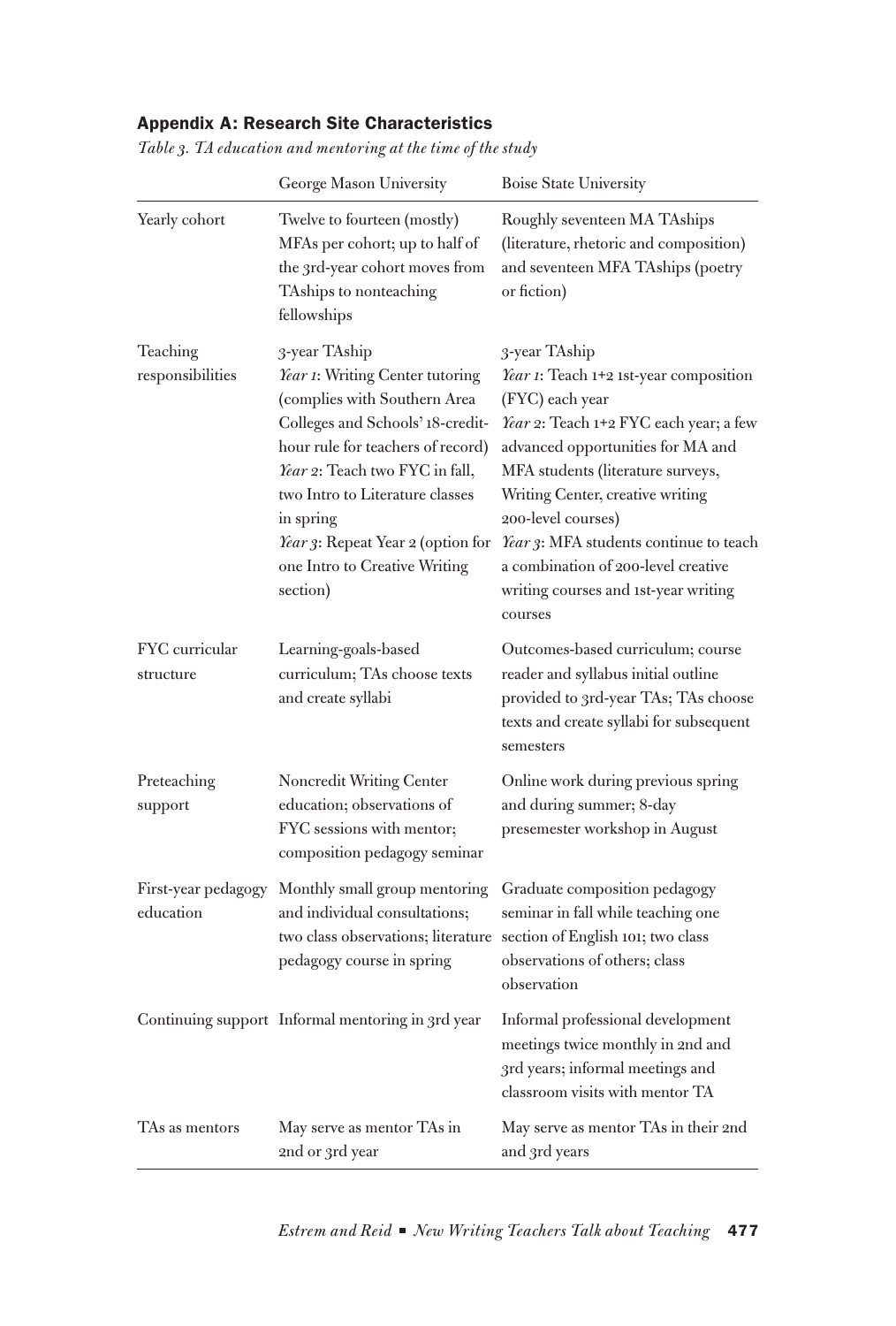#### Appendix B: Interview Questions

(*Italicized* questions are suggested for interviewer follow-up, if needed.)

- 1. What is your program status: first year, second year, third year?
- 2. Please state whether you are male or female.
- 3. How many complete semesters, including this one, have you tutored writing?
- 4. How many complete semesters, including this one, have you taught composition?
- 5. Did you teach or tutor somewhere else before you came to [university]? (*What, and for how long?*)
- 6. Which pedagogy classes have you taken so far—including any you are currently enrolled in?
- 7. Please tell me, what are some of your main steps or thought-processes as you prepare a writing-class syllabus? (*Are there any other issues or goals you consider?*)
- 8. Now can you tell me, what are some of your main steps or thought-processes as you prepare to teach/tutor a class meeting (or tutoring session)? (*Are there any other issues or goals you consider?*)
- 9. Please tell me a little about a tricky, difficult, or surprising situation you encountered recently related to teaching writing, either in class [while tutoring] or regarding a writing student [client]. (*What was difficult or surprising about it?*)
- 10. How did you respond? (*How are you planning to respond?*)
- 11. Why did (*will*) you respond that way?
- 12. What do you see as three or four key principles for your teaching [tutoring] of writing? (*In other words, what do you think is important for you to do as a writing teacher [tutor]? What do you try always to do or not do?*)
- 13. Could you say where those principles come from, or are related to? (*Were they from something you read or learned, something you heard of or saw someone doing, some experience you had?*)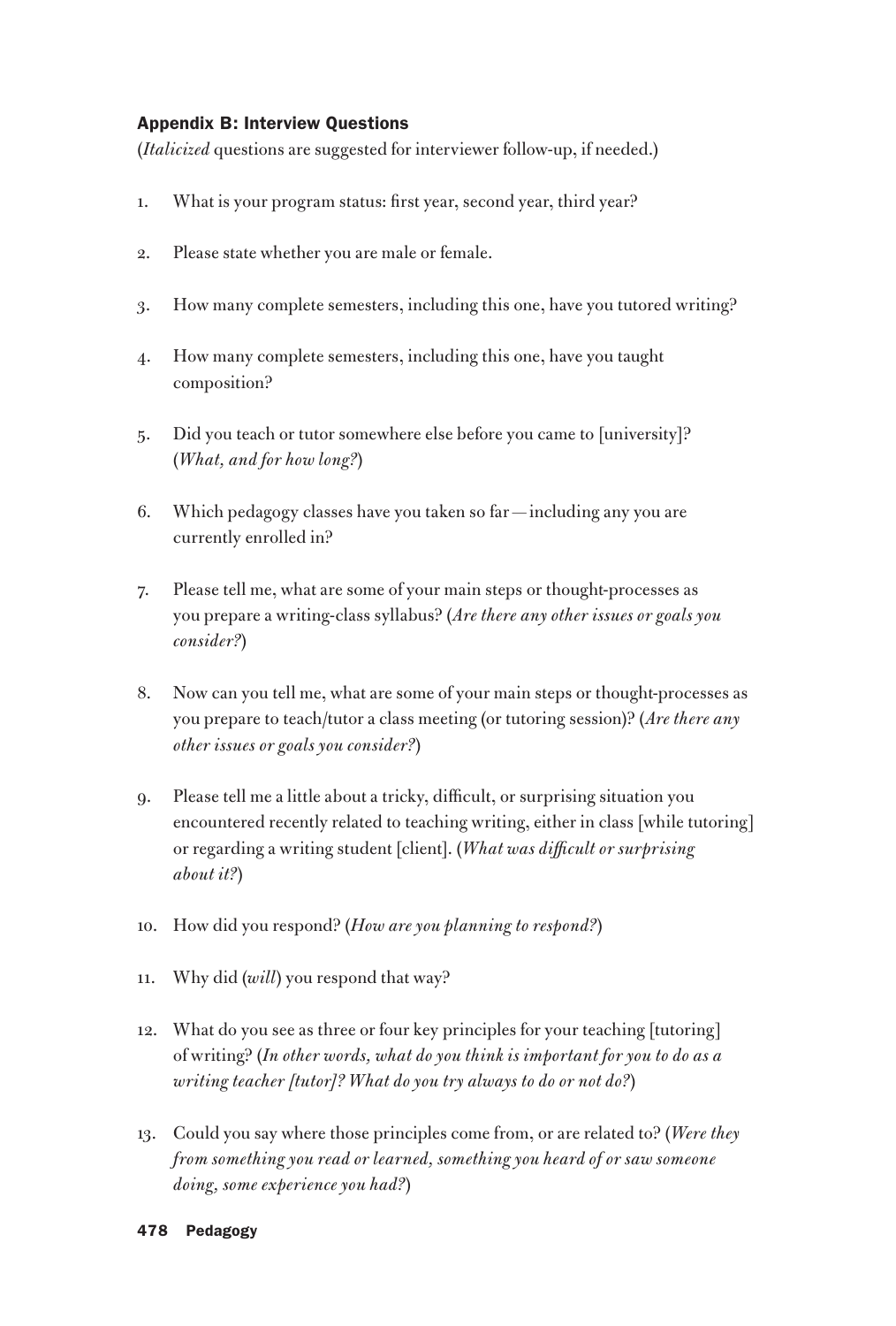- 14. What one or two questions or issues remain most uncertain and/or challenging for you about teaching [tutoring] writing?
- 15. How do you cope with that uncertainty right now?
- 16. Do any (more) of your principles help you cope? [*Interviewer may remind interviewee of answers to Question 12*.]
- 17. Are there any other ways that the principles you mentioned earlier, or other principles, come into play as you plan classes or solve problems?
- 18. On a scale of 1 to 5—with 1 being "not much at all" and 5 being "quite a lot"—how often do you find yourself thinking of your teaching-principles when you are involved in the following activities:
- planning your syllabus (*even for those who are currently only tutoring*)
- planning your class day or tutoring session
- teaching/tutoring your session
- responding to student writing
- problem solving as a teacher/tutor
- 19. Do you have other comments about or reflections on your recent teaching or teacher preparation that you'd like to add to this interview?

#### **Note**

Thanks to Jim Fredricksen for the phrase *how people learn from pedagogy*.

#### Works Cited

- Barr Ebest, Sally. 2005. *Changing the Way We Teach: Writing and Resistance in the Training of Teaching Assistants*. Carbondale: Southern Illinois University Press.
- Bishop, Wendy. 1990. *Something Old, Something New: College Writing Teachers and Classroom Change*. Carbondale: Southern Illinois University Press.
- Briggs, Charles. 1986. *Learning How to Ask: A Sociolinguistic Appraisal of the Role of the Interview in Social Science Research*. Cambridge: Cambridge University Press.
- Brooke, Robert. 1987. "Underlife and Writing Instruction." *College Composition and Communication* 38.2: 141–53.
- Cohen, Jennifer L. 2008. " 'That's Not Treating You as a Professional': Teachers Constructing Complex Professional Identities through Talk." *Teachers and Teaching: Theory and Practice* 14.2: 79–93.